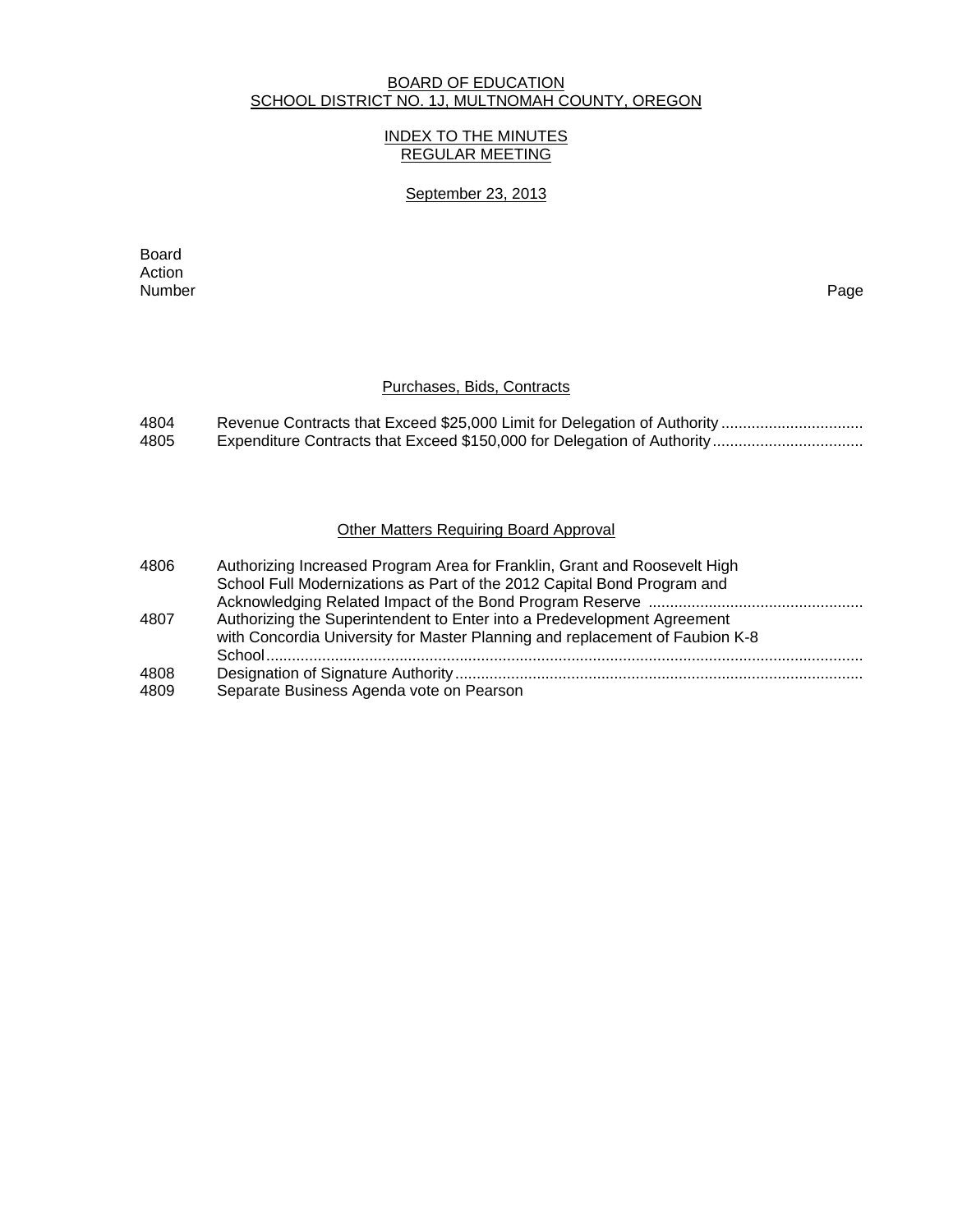#### OFFICE OF THE BOARD OF EDUCATION SCHOOL DISTRICT NO. 1J, MULTNOMAH COUNTY, OREGON BLANCHARD EDUCATION SERVICE CENTER PORTLAND, OREGON

The Regular Meeting of the Board of Education came to order at 6:03pm at the call of Co-Chair Greg Belisle in the Board Auditorium of the Blanchard Education Service Center, 501 N. Dixon St, Portland, Oregon.

There were present: Pam Knowles, Co-Chair Ruth Adkins - *absent* Bobbie Regan Tom Koehler Steve Buel Matt Morton Greg Belisle, Co-Chair

Andrew Davidson, Student Representative

**Staff**  Carole Smith, Superintendent Caren Huson-Quiniones, Board Senior Specialist

### **PARTNERSHIP RECOGNITION**

Melissa Goff, Executive Director of Teaching and Learning, acknowledged partnerships with the following: Ed Fitzgerald, Director of Special Projects, Health Teacher; Cindy Hill, RN, MSN, Nurse Executive for Randall Children's Hospital at Legacy Emanuel; and, Jodi Coombs, Vice-President of Women and Children's Service, OHSU Doernbecher Children's Hospital. The Board thanked all for their services to PPS.

#### **SUPERINTENDENT'S REPORT**

Superintendent Smith provided her report on the following topics: converting to the Synergy student system; Project Community Care, which had 6,594 volunteers at 64 schools to assist with yard work; the completed first round of bond work that was performed over the summer; completion of the Grant track and field; expansion of early Kindergarten Transition Program; the Reconnections campaign; PPS Wellness Initiatives; and, the new employee orientation video.

#### **PUBLIC COMMENT**

Terrence Moses, Chief Joe/Ockley Green Board PTA member, stated that they are one unity, one community. Their experiences have been most encouraging. They have hosted a Back-to-School Night, Barbecue, Dance Night, and more. They have the potential to achieve great things in the future.

Jessica Thompson provided feedback on the merger of Chief Joe and Ockley Green. They have experienced struggle: the front office staff has had to triage the needs of everyone while monitoring the security of the front doors; they need help. There are serious concerns about safety and kids getting to school and there is much traffic congestion. Kids are having a hard time crossing the street; it was a health and safety hazard. She asked the Board to hire professional crossing guards and advocated for an immediate traffic study.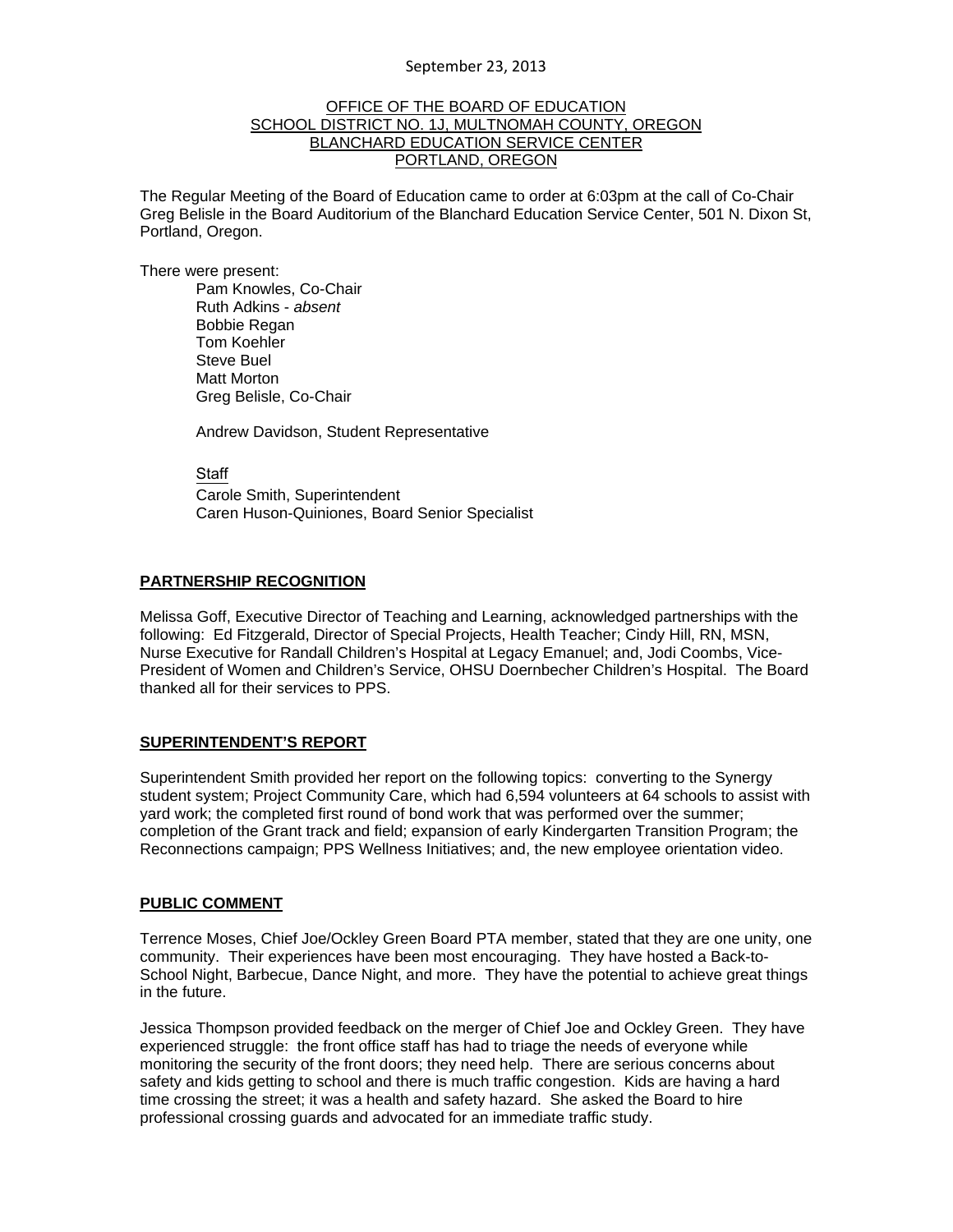Bernie Bottomly, Portland Business Alliance, shared the results of a public opinion survey they conducted in July regarding attitudes on education and PPS. Portlanders want all kids to be academically successful and want the school system to prepare kids for life. Portlanders love and respect their teachers and want them to be treated fairly, however they see the need for changes in the existing labor contract. Portlanders would prefer shifting to an 8-hour school day and 2/3 of responders support updating the contract. What the District is currently offering reflects the community views.

Eliza Erhardt- Eisen, Co-Chair of the Portland 80 Percenters for Education for Excellence, stated that she has attended the bargaining sessions. There were four contract priorities that were crucial: great teachers in every classroom with language for professional development; optimizing instructional hours; enhance parent communication/engagement; and, enhance volunteerism and community engagement.

Greg Burrill stated that class sizes are the result of a lack of resources. Teachers are always asked to give more at someone else's expense. He would like to envision a school system with a variety of class selections and looking forward to cultural diversity. We should start with fewer central office personnel. Why can't IT be run by tech teachers; why can't TOSAS be in the classroom; why can't curriculum specialists take time off to develop curriculum?

## **COMMENTS BY PORTLAND ASSOCIATION OF PRINCIPALS AND SCHOOL ADMINISTRATORS (PAPSA).**

Peyton Chapman, President of PAPSA, stated that principals were present tonight to show their support for their colleague principals who are on the District bargaining team. When the principals speak on bargaining, they are speaking from experience. Principals and Vice-Principals want to honor teachers. The current contract has too many barriers for hiring the right teacher. One hiring round would help us keep the talented teachers we have invested in. The principals on the bargaining team speak on behalf of all principals in PPS.

## **EDUCATIONAL SPECIFICATIONS: HIGH SCHOOL "AREA PROGRAM"**

Paul Cathcart, Project Manager, provided a brief overview of the work to date. The Educational Specifications are a set of facilities guidelines that establish the way school buildings support programs and curriculum and establish baseline standards across the district.

John Weekes reviewed what they have learned to date. The Area Program includes: classrooms for core and advance programs; addition of smaller instructional spaces; arts program; athletics; administrative and student support spaces; and, community partners and service providers.

Director Regan commented that she was pleased to see student spaces in the buildings and asked about outside space. Mr. Cathcart responded that outdoor space would be covered in the next phase of the project.

Director Regan asked for help in understanding 6,000 square feet for Career Technical Education (CTE). Mr. Cathcart responded that it would typically be the size of an auto shop or otherwise. Part of it would be CTE space and adjacent space, used for core are subjects, could also be used. Six classrooms would be adjacent for each use. Jon Weekes added that it could vary dependent upon the school and the the community desires. We would not be locked in to 6,000 square feet. Co-Chair Knowles stated that she was also concerned about 6,000 square feet for CTE and does not think it is enough. We currently cannot serve all the students who want to be enrolled in CTE at Benson High School. Nowhere in the memo does it mention CTE and keeping it at the forefront. Director Koehler asked how the 6,000 square feet was determined. Mr. Cathcart responded that this was just a draft document, but staff looked at the programs currently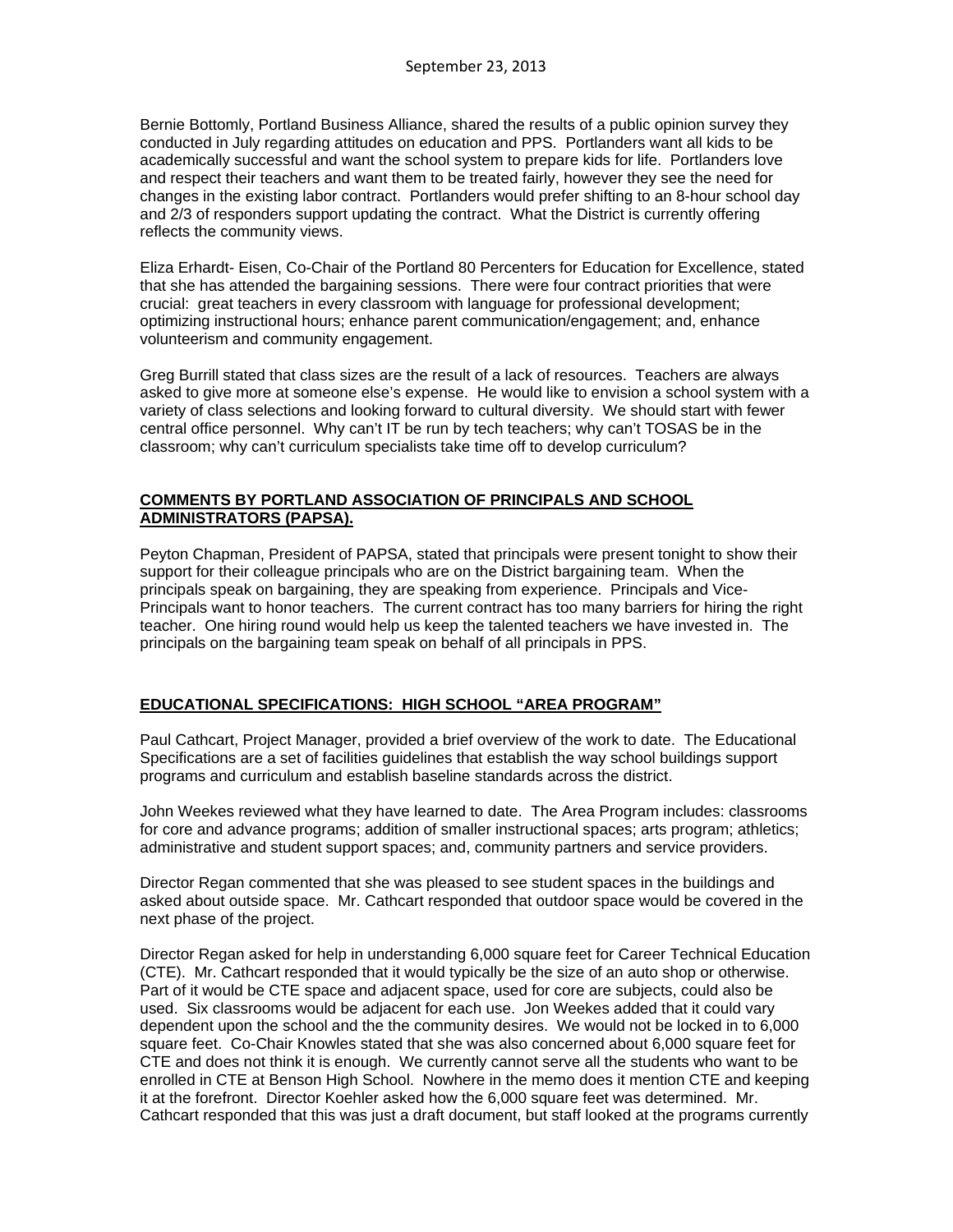being offered. Staff developed the number on the average of the spaces. Co-Chair Knowles questioned if vocational education teachers were involved in the surveys or conversations. Mr. Cathcart responded that elective teachers were on the committee.

Co-Chair Knowles asked what comments were received from teachers on offices vs. classrooms. Mr. Cathcart responded that many teachers mentioned that they needed conference space to do Professional Development and they wanted personal offices.

Director Buel questioned if utilities would be placed in the 6,000 square foot CTE space for a possible auto or metal shop. Mr. Cathcart responded that the Ed Specs will speak to having enough power and daylight. The Master Planning and design will provide for whatever goes into the space. Director Morton stated that the Board has to remember that we are talking about 50 year buildings, so we do not know what will come down the road in terms of technology and what might be needed. Mr. Cathcart commented that staff would work with business and industry partners to talk about current needs and desires for CTE programs and, as part of that, we can identify the programs and look at the spaces specified and update as necessary.

Co-Chair Belisle mentioned that he was excited about including small, medium and larger gathering spaces in the school libraries.

### **RECOMMENDED BUILDING PROGRAM SIZE FOR FRANLIN, GRANT, AND ROOSEVELT HIGH SCHOOL MASTER PLANNING AND RELATED FISCAL IMPACTS**

CJ Sylvester, Chief Operating Officer, stated that staff was recommending adjustments in the size of Franklin, Grant and Roosevelt High Schools. This does not impact the District's High School System Design, nor impact other bond projects. Staff was proposing capacity changes, with Roosevelt remaining as originally proposed. The budget would be revised from \$247 million to \$257 million, funded from bond contingency.

Scott Bailey of Our Portland Our Schools (OPOS), commented that they were briefed on this and that they have comments and concerns. This issue was brought up a year ago. During the Long Range Facility Plan process, we asked PSU for a long-term population number. The information we received was to plan for an average of 2,000 students in 9 high schools. Portland will increase 50% in population in 40-50 years. Why shouldn't Roosevelt be assumed to be 2,000 students given the growth coming up. The District should have a conversation with the Roosevelt community before going forward. OPOS worries about the quality going down in cost per square foot and the Bond Accountability Committee has said that is an issue. This proposal would eliminate half the reserves before we have even started construction.

Director Regan commented that she was open to us building a larger common area for facilities, but she was not sure Roosevelt should build out. She was concerned about how much classroom capacity would be built out initially and concerned that Grant will be too small. Co-Chair Belisle stated that he would like to know enrollment trends at some of the feeder schools as kindergarteners today will be the high schoolers in 2025/2026. Director Morton mentioned that he sees population growth in North/Northeast Portland and outer Southeast Portland and we need to take that into consideration.

Director Buel stated that we have known the PSU statistics since June 2012 and asked what else has come into play since then to change the numbers. Ms. Sylvester responded that staff is taking into account the City's growth projection report for 2013, the stabilizing of high school system design, and anticipation of increases in the capture rate with other school districts that have experienced growth. Director Buel indicated that he was having trouble with the proposed sizes of the buildings. Grant used to have 3,000 students and now we are rebuilding for 2,000. Ms. Sylvester reminded the Board that educational delivery has changed a lot in the last few decades.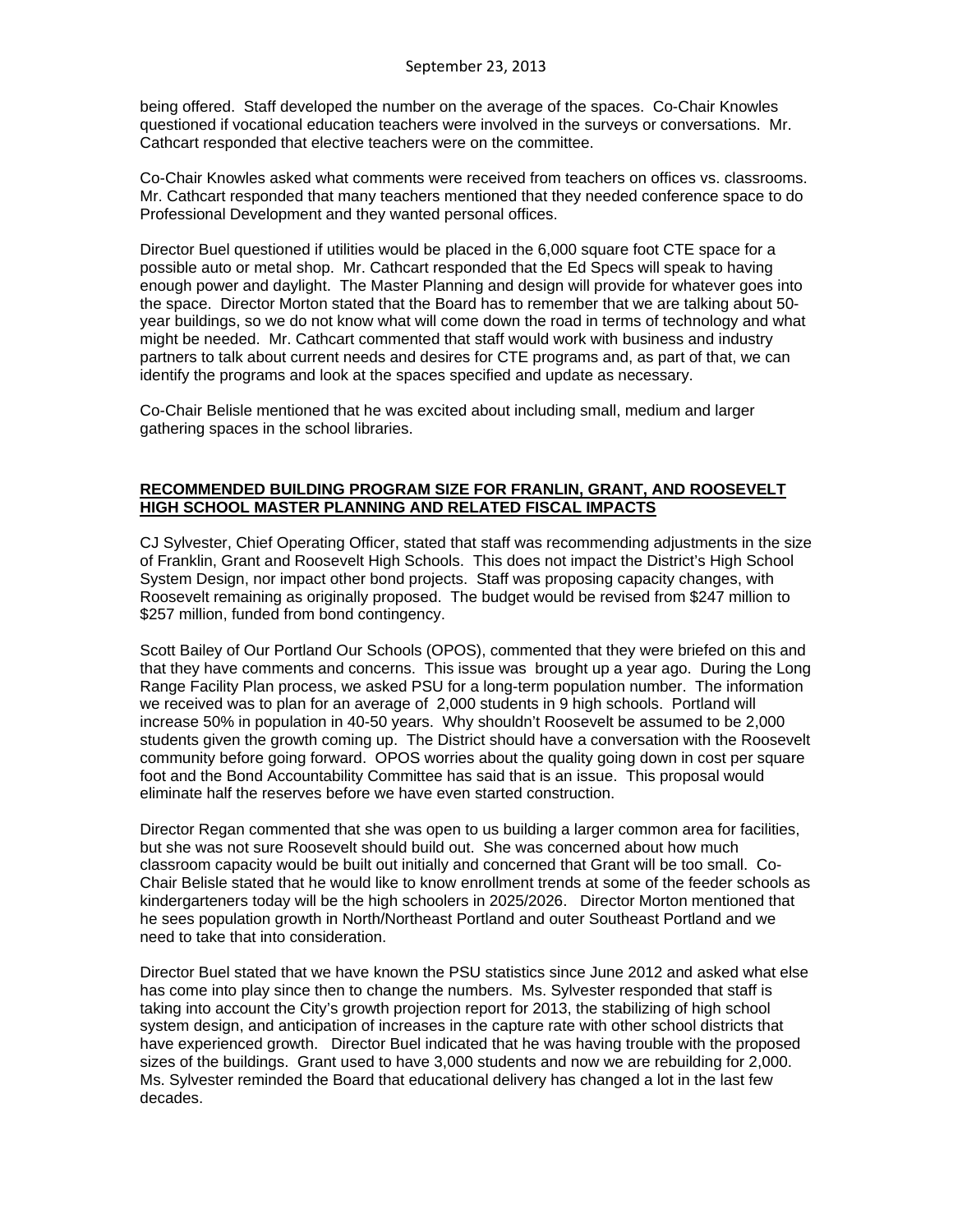Kevin Spellman, Chair of the Bond Accountability Committee (BAC), reported that the Committee found that the changes could be done within the scope of the existing bond program. The risk is in reducing the cost per square foot and taking half of the contingency, along with the schedule being a concern. BAC is looking for a Board decision so that they can move forward; delaying decisions could delay the entire program.

Director Regan commented that she would like to include in the rebuild the opportunity for solar on the roofs or to insure we have air conditioning in the buildings so that they will be truly yearround use buildings. Ms. Sylvester stated that the change in cost per square foot does not change the scope of the project. The facilities need to be 12 month buildings. State law requires 1% of the budget to be used for solar/green work. If we could eliminate air conditioning due to using other measures to maintain year round buildings, she would want that on the table. Director Buel asked if the windows in the buildings would still open if air conditioning it in the buildings. Ms. Sylvester responded that it would depend, but in all likelihood there would be some operable windows. That discussion will take place during the design phase of each project.

Director Regan questioned if we should build all three high schools with the same core common space. Ms. Sylvester responded that it would cost about \$3.1 million more if we took Roosevelt from a core of 1500 to 2000. Director Morton stated that his one wish is that we do not hear the building is not large enough.

Director Buel stated that he had no confidence in our ability to predict the numbers; we do not know about the Roosevelt neighborhood as it could turn around and we would need a bigger building.

Director Koehler commented that the Long Range Facility Plan states that the first lever was boundary change and transfer, and yet staff's memo tonight says they are not considering that. We have to keep the faith with the voters.

Director Regan mentioned that, in general, she is supportive of moving forward with a larger core but does not believe she is open to Roosevelt built out to 2,000. Her concern was the classroom capacity build-out being considered for Grant.

# **BUSINESS AGENDA**

Director Buel moved and Director Koehler seconded the motion to vote on the NCS Pearson item separately. Superintendent Smith reported that the NCS Pearson item was a revenue contract. It reflects a grant application that staff are discussing and will submit with other school districts in Oregon to create a college readiness consortium. Director Buel questioned if the item deals with HB 2220 proficiency grading. Superintendent Smith responded yes, and that it was a contract for Professional Development and training for staff.

## **ADJOURN**

Co-Chair Belisle adjourned the meeting at 9:17pm.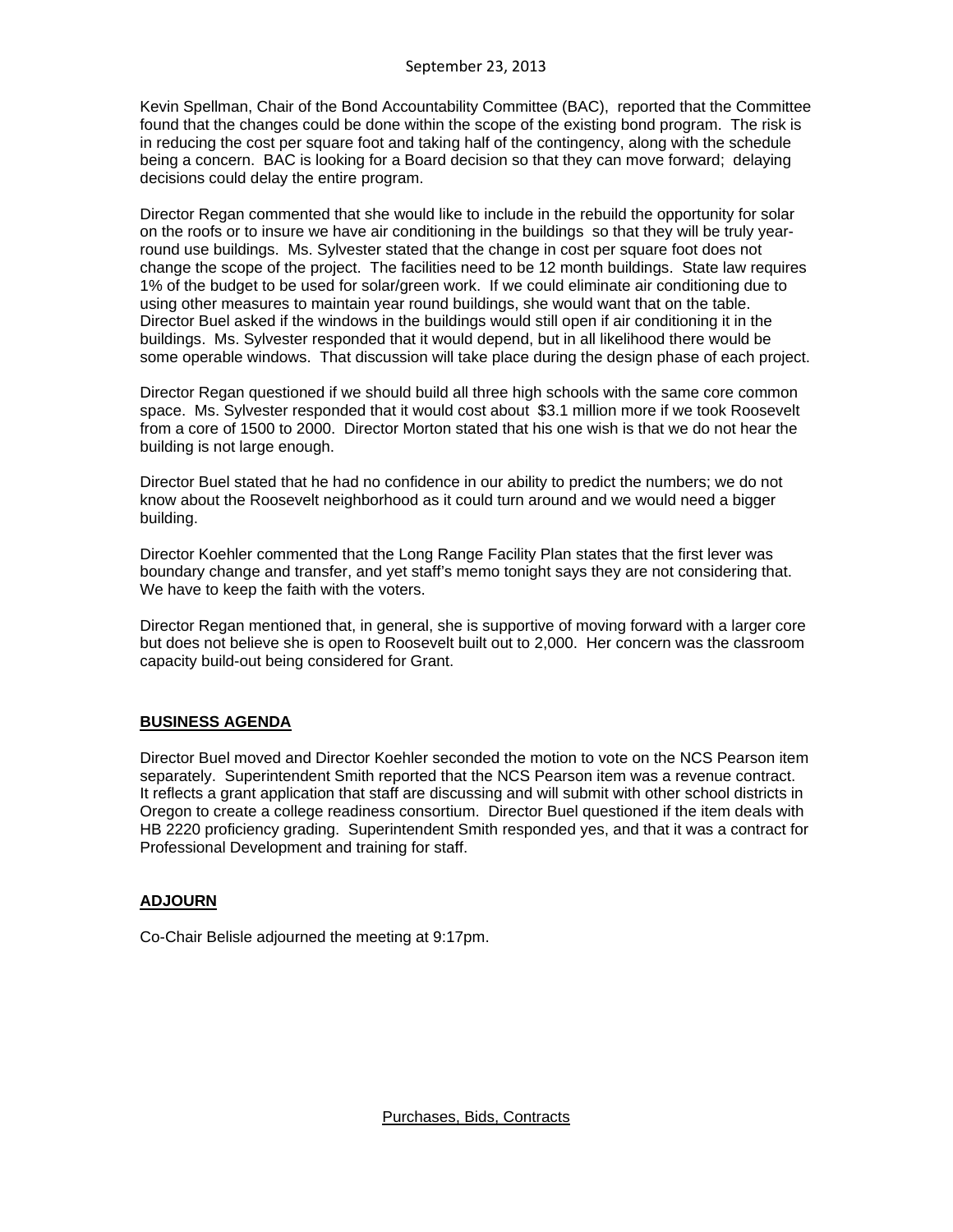The Superintendent RECOMMENDS adoption of the following items:

#### Numbers 4804 and 4805

Director Knowles moved and Director Koehler seconded the motion to adopt the above numbered items, with the exception that the NCS Pearson Revenue item be voted on separately. The motion was put to a voice vote and passed by a vote of 4-1-1 (vote: 4-yes, 1-no [Morton], 1 abstention [Buel]; with Director Adkins absent and Student Representative Davidson voting yes, unofficial).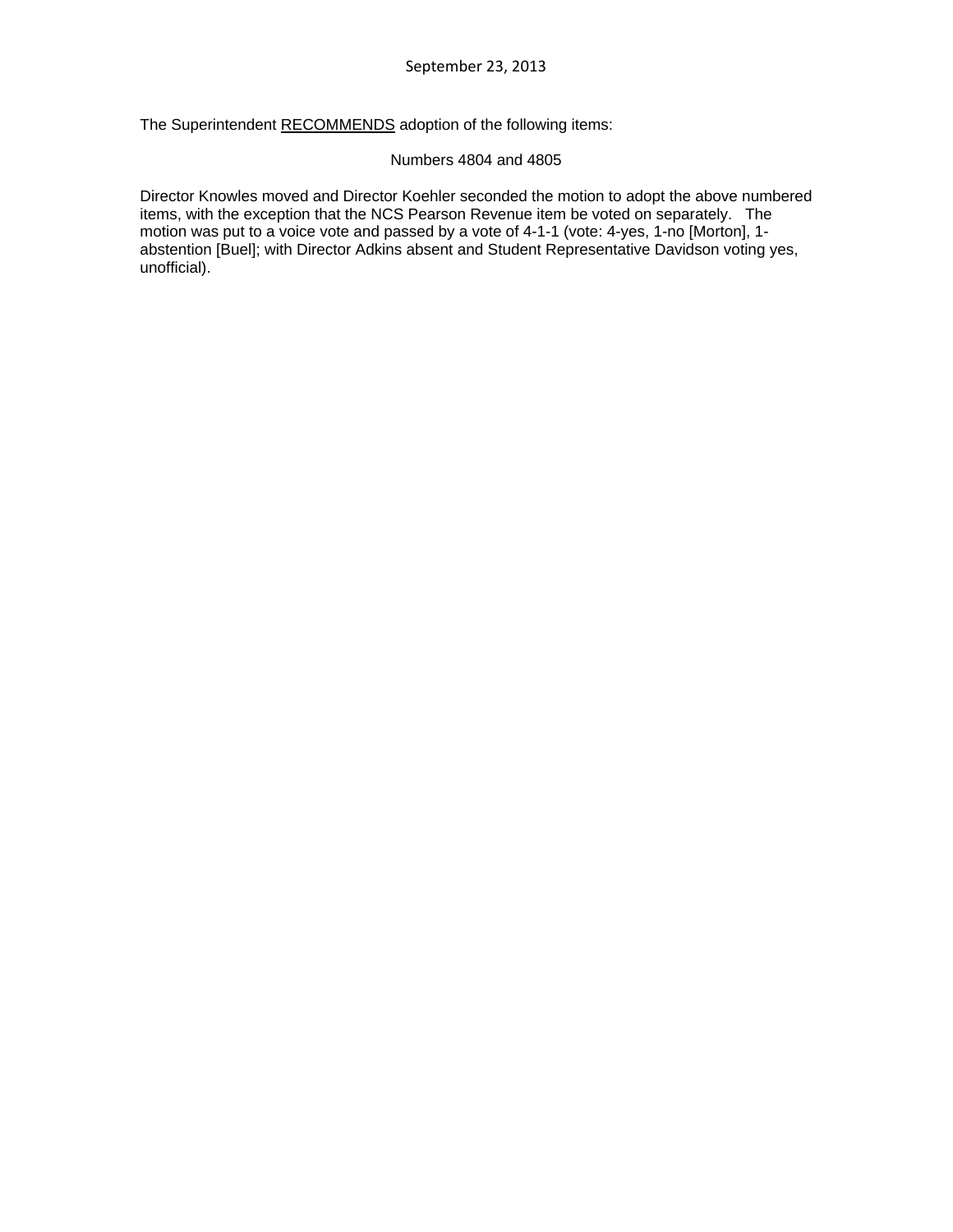## **RESOLUTION No. 4804**

#### Revenue Contracts that Exceed \$25,000 Limit for Delegation of Authority

### **RECITAL**

Portland Public Schools ("District") Public Contracting Rules PPS-45-0200 ("Authority to Approve District Contracts; Delegation of Authority to Superintendent") requires the Board of Education ("Board") to enter into and approve all contracts, except as otherwise expressly authorized. Contracts exceeding \$25,000 per contractor are listed below.

#### **RESOLUTION**

The Superintendent recommends that the Board approve these contracts. The Board accepts this recommendation and by this resolution authorizes the Deputy Clerk to enter into agreements in a form approved by General Counsel for the District.

## **NEW CONTRACTS**

#### No New Contracts

#### **NEW INTERGOVERNMENTAL AGREEMENTS / REVENUE ("IGA/Rs")**

| <b>Contractor</b>                         | Contract<br><b>Term</b>            | <b>Contract Type</b>                                     | <b>Description of Services</b>                                                                                                                                                                                                                                                                                                                                                                                 | Contract<br><b>Amount</b> | Responsible<br>Administrator,<br><b>Funding Source</b>     |
|-------------------------------------------|------------------------------------|----------------------------------------------------------|----------------------------------------------------------------------------------------------------------------------------------------------------------------------------------------------------------------------------------------------------------------------------------------------------------------------------------------------------------------------------------------------------------------|---------------------------|------------------------------------------------------------|
| North Clackamas<br><b>School District</b> | 7/1/2013<br>through<br>6/30/2014   | Intergovernmental<br>Agreement -<br>Revenue<br>IGA 60129 | Columbia Regional Program<br>will provide deaf and hard of<br>hearing services to regionally<br>eligible students.                                                                                                                                                                                                                                                                                             | \$251,765                 | H. Adair<br><b>Fund 299</b><br>Dept. 9999<br>Grant S0031   |
| Columbia Regional<br>Program              | 7/1/2013<br>through<br>6/30/2014   | Intergovernmental<br>Agreement -<br>Revenue<br>IGA 60107 | District-wide: District will<br>provide deaf and hard of<br>hearing services to regionally<br>eligible students.                                                                                                                                                                                                                                                                                               | \$353,020                 | M. Pearson<br><b>Fund 101</b><br>Dept. 5414                |
| Columbia Regional<br>Program              | 7/1/2013<br>through<br>6/30/2014   | Intergovernmental<br>Agreement -<br>Revenue<br>IGA 60108 | District-wide: District will<br>provide 7.96 FTE Autism<br>Consultant/Specialist to<br>regionally eligible students<br>from birth to age 21.                                                                                                                                                                                                                                                                   | \$887,700                 | M. Pearson<br><b>Fund 205</b><br>Dept. 5414<br>Grant G1342 |
| US Department of<br>Education             | 12/1/2013<br>through<br>12/31/2017 | Intergovernmental<br>Agreement -<br>Revenue<br>IGA 60XXX | District-wide: Race to the Top<br>Grant Application; If awarded,<br>District will be part of the<br>Oregon College and Career<br>Readiness Consortium with<br>Beaverton, Salem, and<br>Eugene school districts. The<br>purpose of the Consortium is<br>to improve college and career<br>readiness for all students and<br>achieve the 40-40-20 goal<br>identified in the Common Core<br><b>State Standards</b> | \$6,688,728               | T. Goodall<br><b>Fund 205</b><br>Dept. 9999<br>Grant G1379 |
| State of Oregon                           | 7/1/2013<br>through<br>6/30/2014   | Intergovernmental<br>Agreement -<br>Revenue<br>IGA 60136 | Roosevelt and Madison:<br>District will provide child care<br>for children of students in<br><b>ODE's Teen Parent Targeted</b><br>Populations Subsidy Program.                                                                                                                                                                                                                                                 | \$74,000                  | K. Wolfe<br><b>Fund 205</b><br>Dept. 9999<br>Grant G1377   |

## **AMENDMENTS TO EXISTING CONTRACTS**

No Amendments to Existing Contracts

**LIMITED SCOPE REAL PROPERTY AGREEMENTS AND AMENDMENTS** 

No Limited Scope Real Property Agreements or Amendments

*N. Sullivan*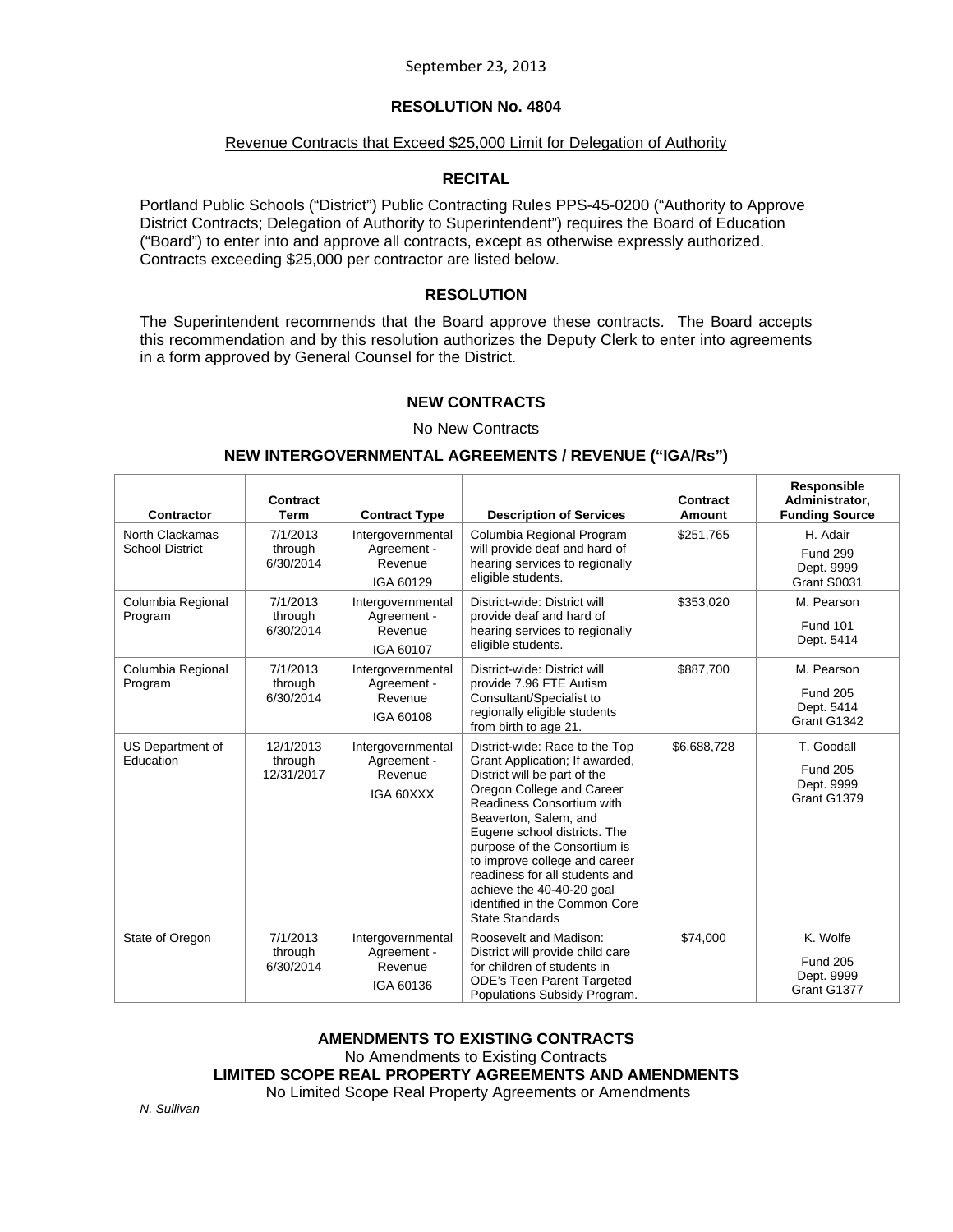## **RESOLUTION No. 4805**

#### Expenditure Contracts that Exceed \$150,000 for Delegation of Authority

### **RECITAL**

Portland Public Schools ("District") Public Contracting Rules PPS-45-0200 ("Authority to Approve District Contracts; Delegation of Authority to Superintendent") requires the Board of Education ("Board") enter into contracts and approve payment for products, materials, supplies, capital outlay, equipment, and services whenever the total amount exceeds \$150,000 per contract, excepting settlement or real property agreements. Contracts meeting this criterion are listed below.

#### **RESOLUTION**

The Superintendent recommends that the Board approve these contracts. The Board accepts this recommendation and by this resolution authorizes the Deputy Clerk to enter into agreements in a form approved by General Counsel for the District.

| Contractor                        | <b>Contract Term</b>               | <b>Contract Type</b>                    | <b>Description of Services</b>                                                                                                                                                        | Contract<br>Amount         | Responsible<br>Administrator,<br><b>Funding Source</b>                                                                      |
|-----------------------------------|------------------------------------|-----------------------------------------|---------------------------------------------------------------------------------------------------------------------------------------------------------------------------------------|----------------------------|-----------------------------------------------------------------------------------------------------------------------------|
| RE: Think Tutoring,<br><b>LLC</b> | 9/4/2013<br>through<br>8/29/2014   | Personal<br>Services<br>PS 60016        | Various: Provide Title I<br>Tutoring services for eligible<br>students enrolled at private<br>schools for the 2013-2014<br>School year and 2014<br>summer program.<br>RFP #2013-1627  | \$190.791                  | W. Campbell<br><b>Fund 205</b><br>Depts. 5407, 6945,<br>6906, 6986, 6947,<br>6981, 6985, 6973,<br>6944, 6967, 6942,<br>6908 |
| NCS Pearson, Inc.                 | 9/1/2013<br>through<br>9/1/2016    | Personal<br><b>Services</b><br>PS 60142 | District-wide: Provide<br>modules and materials to<br>support district-wide<br>proficiency grading practices.                                                                         | \$400,000                  | M. Goff<br><b>Fund 101</b><br>Depts. 5442 & 5485                                                                            |
| <b>BOORA Architects</b>           | 9/26/2013<br>through<br>12/26/2013 | Personal<br><b>Services</b><br>PS 60XXX | Faubion: Master planning<br>services for the replacement<br>of the school. Includes<br>planning, analysis, and<br>community engagement.<br>RFP 2013-1693                              | Not-to-exceed<br>\$250,000 | J. Owens<br><b>Fund 451</b><br>Dept. 1248<br>Project DA004                                                                  |
| <b>Serendipity Center</b>         | 9/1/2013<br>through<br>6/30/2014   | Personal<br>Services<br>PS 60093        | District-wide: Provide a<br>program of instruction with<br>the requirements of the<br>Oregon Department of<br>Education as a private<br>alternative school to<br>designated students. | \$171,160                  | M. Pearson<br><b>Fund 101</b><br>Dept. 5414                                                                                 |

## **NEW CONTRACTS**

#### **NEW INTERGOVERNMENTAL AGREEMENTS ("IGAs")**

| <b>Contractor</b>                         | Contract<br>Term                 | <b>Contract Type</b>                        | <b>Description of Services</b>                                                                    | Contract<br>Amount | Responsible<br>Administrator,<br><b>Funding Source</b>         |
|-------------------------------------------|----------------------------------|---------------------------------------------|---------------------------------------------------------------------------------------------------|--------------------|----------------------------------------------------------------|
| North Clackamas<br><b>School District</b> | 7/1/2013<br>through<br>6/30/2014 | Intergovernmental<br>Agreement<br>IGA 60130 | Provide 2.48 FTE Autism<br>specialist for students eligible<br>for low incidence ASD<br>services. | \$276,000          | H. Adair<br><b>Fund 205</b><br>Dept. 5433<br><b>Grant 1342</b> |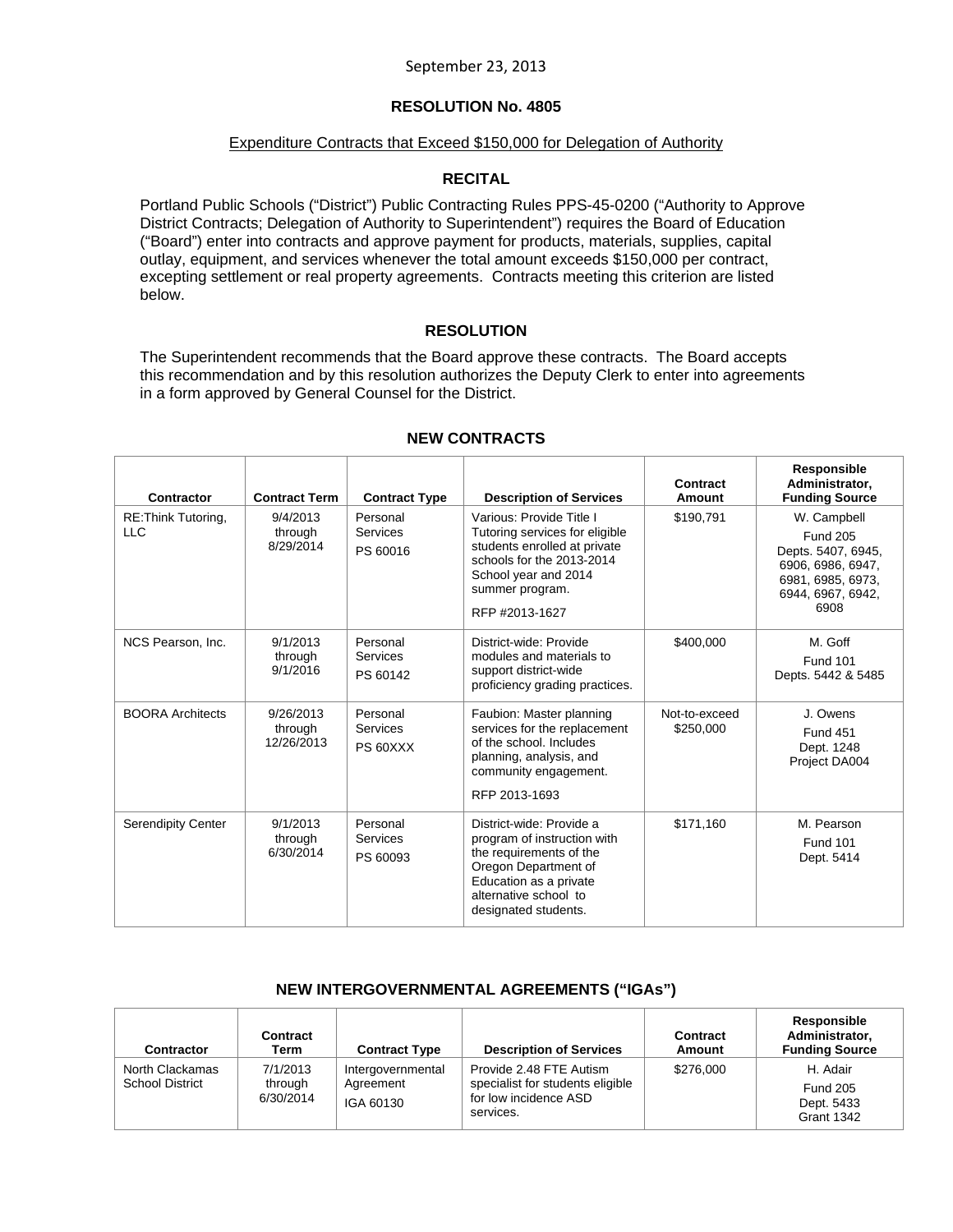| David Douglas<br><b>School District</b>                  | 7/1/2013<br>through<br>6/30/2014 | Intergovernmental<br>Agreement<br>IGA 60155 | Provide 1.74 FTE Autism<br>specialist for students eligible<br>for low incidence ASD<br>services.                                      | \$193,600 | H. Adair<br><b>Fund 205</b><br>Dept. 5433<br><b>Grant 1342</b> |
|----------------------------------------------------------|----------------------------------|---------------------------------------------|----------------------------------------------------------------------------------------------------------------------------------------|-----------|----------------------------------------------------------------|
| Multnomah<br><b>Education Service</b><br><b>District</b> | 7/1/2013<br>through<br>6/30/2014 | Intergovernmental<br>Agreement<br>IGA 60152 | District-wide: Provide<br>Reconnecting Youth Program<br>at Helensview, Alpha, and<br>Donald E. Long sites to<br>eligible PPS Students. | \$200,000 | K.Wolfe<br><b>Fund 101</b><br>Dept. 5485                       |

# **AMENDMENTS TO EXISTING CONTRACTS**

No Amendments to Existing Contracts

*N. Sullivan*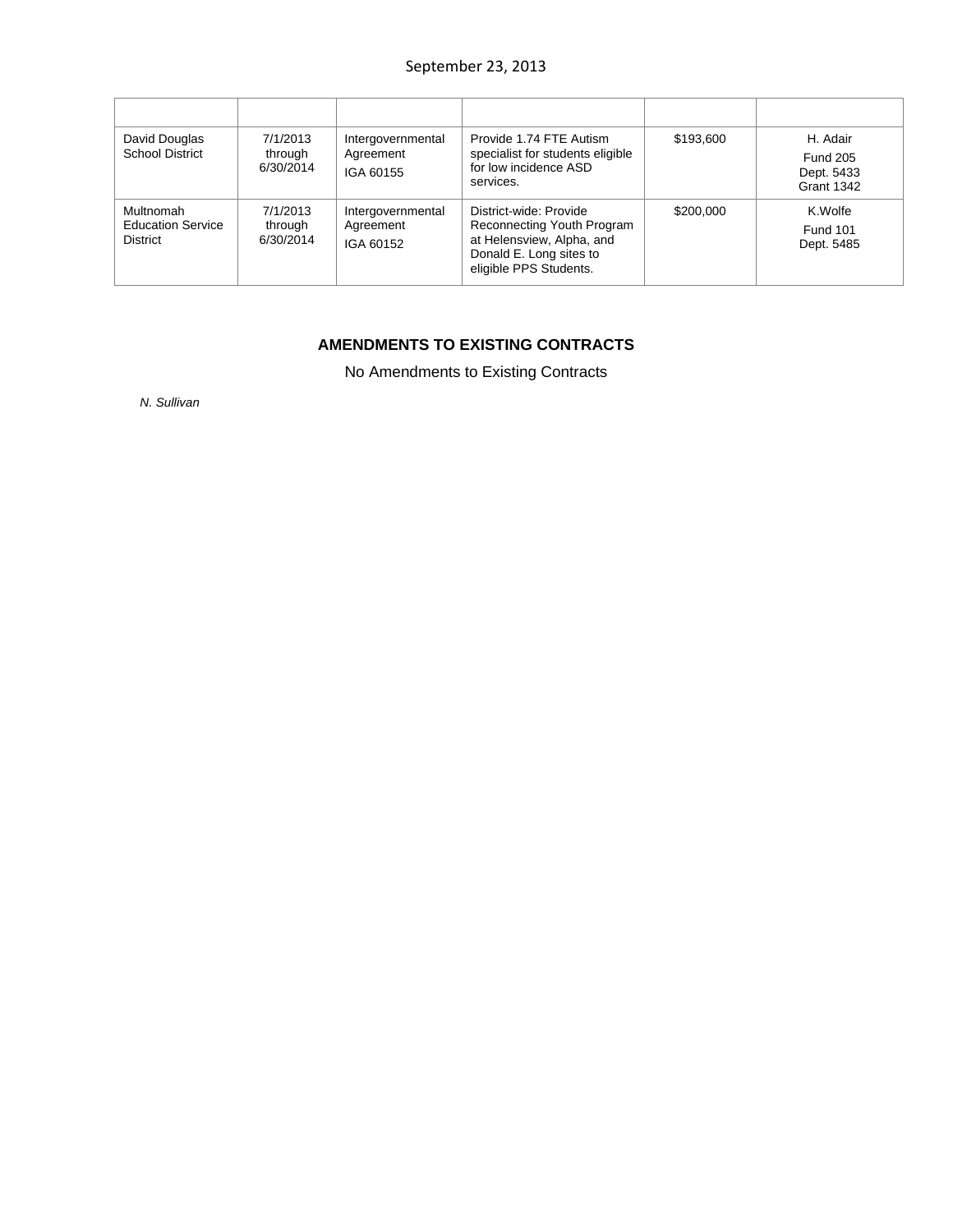### Other Matters Requiring Board Approval

The Superintendent RECOMMENDED adoption of the following items:

#### Numbers 4806 through 4809

Director Knowles moved and Director Koehler seconded the motion to adopt items 4806 through 4808. The motion was put to a voice vote and passed by a vote of 4-1-1 (vote: 4-yes, 1-no [Morton], 1-abstention [Buel]; with Director Adkins absent and Student Representative Davidson voting yes, unofficial).

Director Regan moved and Director Morton seconded the motion to adopt item 4809. The motion was put to a voice vote and passed by a vote of 5-1 (vote: 5-yes, 1-no [Buel], with Director Adkins absent and Student Representative Davidson voting yes, unofficial).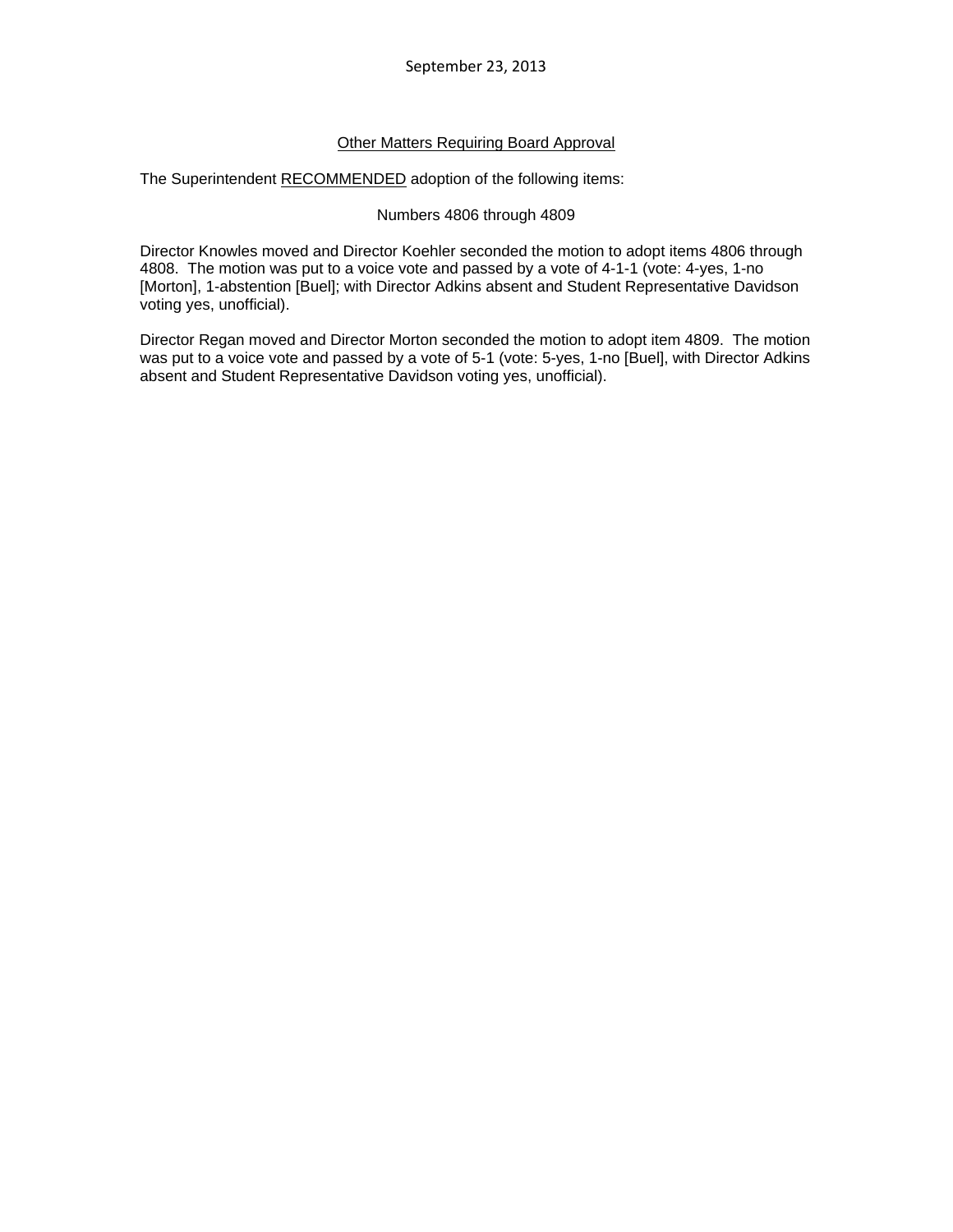## **RESOLUTION No. 4806**

#### Authorizing Increased Program Area for Franklin, Grant and Roosevelt High School Full Modernizations as Part of the 2012 Capital Bond Program and Acknowledging Related Impact on the Bond Program Reserve

#### **RECITAL**

- A. Sixty Six percent (66%) of Portland Public School District ("PPS") voters approved a ballot measure in November 2012 for a PPS bond to improve schools.
- B. The approved 2012 Capital Bond Program includes the full modernization of three comprehensive high schools: Franklin, Grant and Roosevelt.
- C. Following voter approval of the capital bond program a community-wide visioning process resulted in Resolution No. 4800 adopting the Education Facility Vision as part of the District-wide Education Specifications.
- D. Consistent with the Facility Vision, phase 2 of the Education Specification process ensued resulting in a comprehensive high school area program which includes required core and advanced educational program; fine and performing arts; athletics; administration; counseling/career; SPED; ESL; student center/commons (also serves as cafeteria); media center; miscellaneous educational, student, custodial, mechanical and electrical support spaces; enhanced electives; partner/community use; and wrap-around service providers.
- E. The community clearly indicated a desire for community use of appropriate high school building spaces that requires consideration during the design processes, particularly as regards zoning of spaces for public access while maintaining building-wide security.
- F. The 2010 High School System Design process stabilized high school enrollment and equitable program offerings.
- G. Enrollment projections provide possible scenarios for a 10-year time period, but PPS school buildings must be scaled to support multiple generations influenced not only by birth rates but also in-migration to the Portland area.
- H. The 2012 capital bond program was developed with individual project contingencies, a \$45 million program-level escalation contingency, and a \$20 million program-level bond reserve for use at the Board's discretion consistent with the projects identified in the voter-approved ballot measure.
- I. The original 2012 capital bond program high school full modernization scopes and budgets were conceptual in nature and now require refinement.
- J. The May 2012 Long-Range Facility Plan had a 10-year planning horizon pursuant to ORS 190, but recommended planning a "robust program capacity for each rebuilt or fully renovated facility".
- K. The comprehensive high school Education Specification details space requirements for a robust program.
- L. Enrollment forecasts and anticipated improvements in capture rates require larger capacity schools.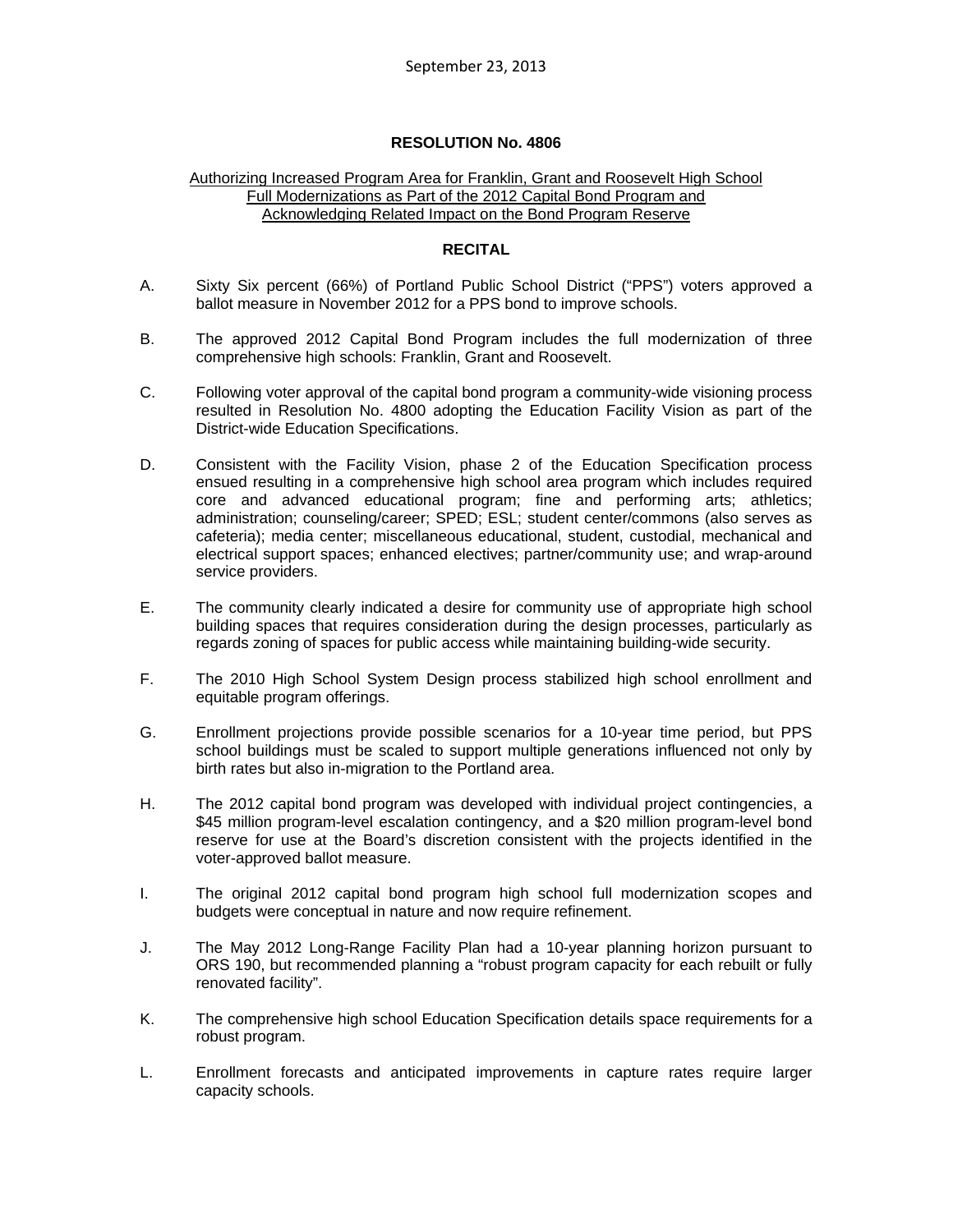M. Larger school buildings require additional funds to supplement the original project budgets. The bond program reserve was developed in anticipation of desired changes in project scope and/or quality.

## **RESOLUTION**

1. The Board of Education directs staff to master plan the following high schools to the indicated capacities:

> Franklin High School: Common Areas for 2000 students, Classrooms for 1750 students

Grant High School: Common Areas for 2000 students, Classrooms for 1750 students

Roosevelt High School: Common Areas for 1500 students, Classrooms for 1200 students

- 2. The Board of Education directs staff to master plan these high schools to include a subsequent phase for each school to add future classrooms to bring total classroom capacity to the common area capacity.
- 3. The Board of Education acknowledges the \$10 million impact this increased program area change will have on the 2012 capital bond program reserve; but the action to approve those funds will not occur until Board approval of schematic design anticipated for Franklin and Roosevelt High Schools in March 2014.
- 4. The Board of Education acknowledges the larger program area for these three high schools will be designed and constructed for \$257 million prior to escalation.

*C. Sylvester/J. Owens*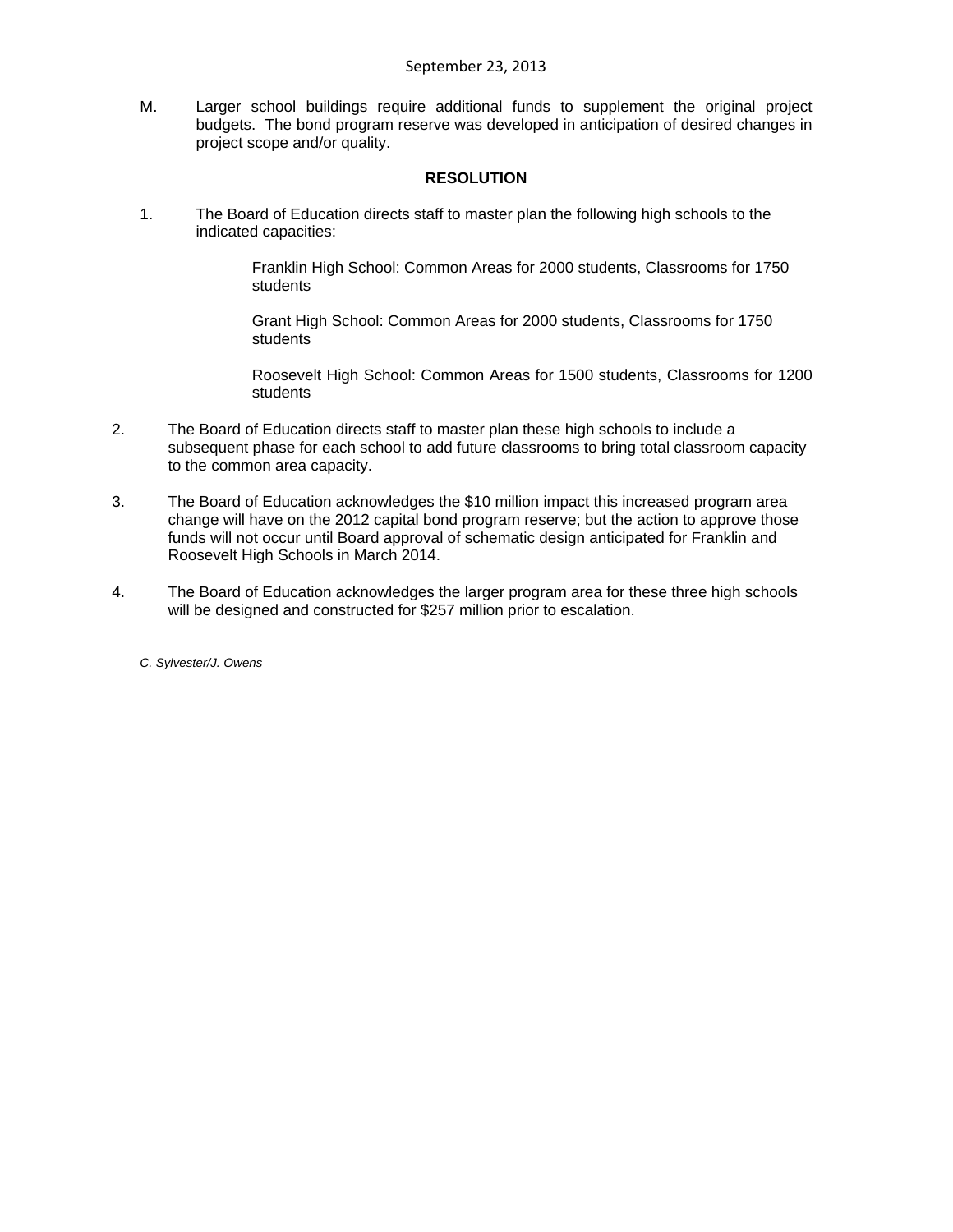## **RESOLUTION No. 4807**

### Authorizing the Superintendent to Enter into a Predevelopment Agreement with Concordia University for master planning and replacement of Faubion K-8 School

## **RECITALS**

- A. Concordia University and Portland Public Schools (PPS) have a long-standing relationship which has mutually benefited students of each institution, with ongoing tutoring and mentoring at several PPS schools and specifically at Faubion K-8 school.
- B. Portland Public Schools and Concordia University have jointly used each other's facilities to expand and enrich the program offerings of each institution including PPS' play fields as well as Concordia's new library and sports complex.
- C. Concordia University students, particularly through their Student Service Corps, have donated hours of assistance to Faubion students to improve their academic success, while allowing Concordia students to receive valuable hands-on teaching experience.
- D. Concordia University's campus and Faubion K-8 school are adjacent but not currently laid out to take advantage of potential synergy between them.
- E. There are significant needs within the Cully-Concordia neighborhoods which a replaced Faubion PreK-8 school could help address including a health clinic, early learner center, family resource center, and other wrap-around services.
- F. The 2012 bond campaign described and envisioned the joint development of the Faubion site to include in the Faubion PreK-8 the Concordia College of Education and related wrap-around services, with specific additional privately raised capital funds to support the Concordia Partnership portion of the redevelopment.
- G. Concordia University and Portland Public Schools entered into a Memorandum of Understanding in September 2012 which contemplated a Predevelopment Agreement delineating the responsibilities of the parties.

## **RESOLUTION**

The Board hereby authorizes the Superintendent to enter into a Predevelopment Agreement with Concordia University, attached as Exhibit 1 to this Resolution, for the master planning and joint development of a new Faubion PreK-8 school.

Exhibit 1: Predevelopment Agreement

*C. Sylvester/ B. Alexander*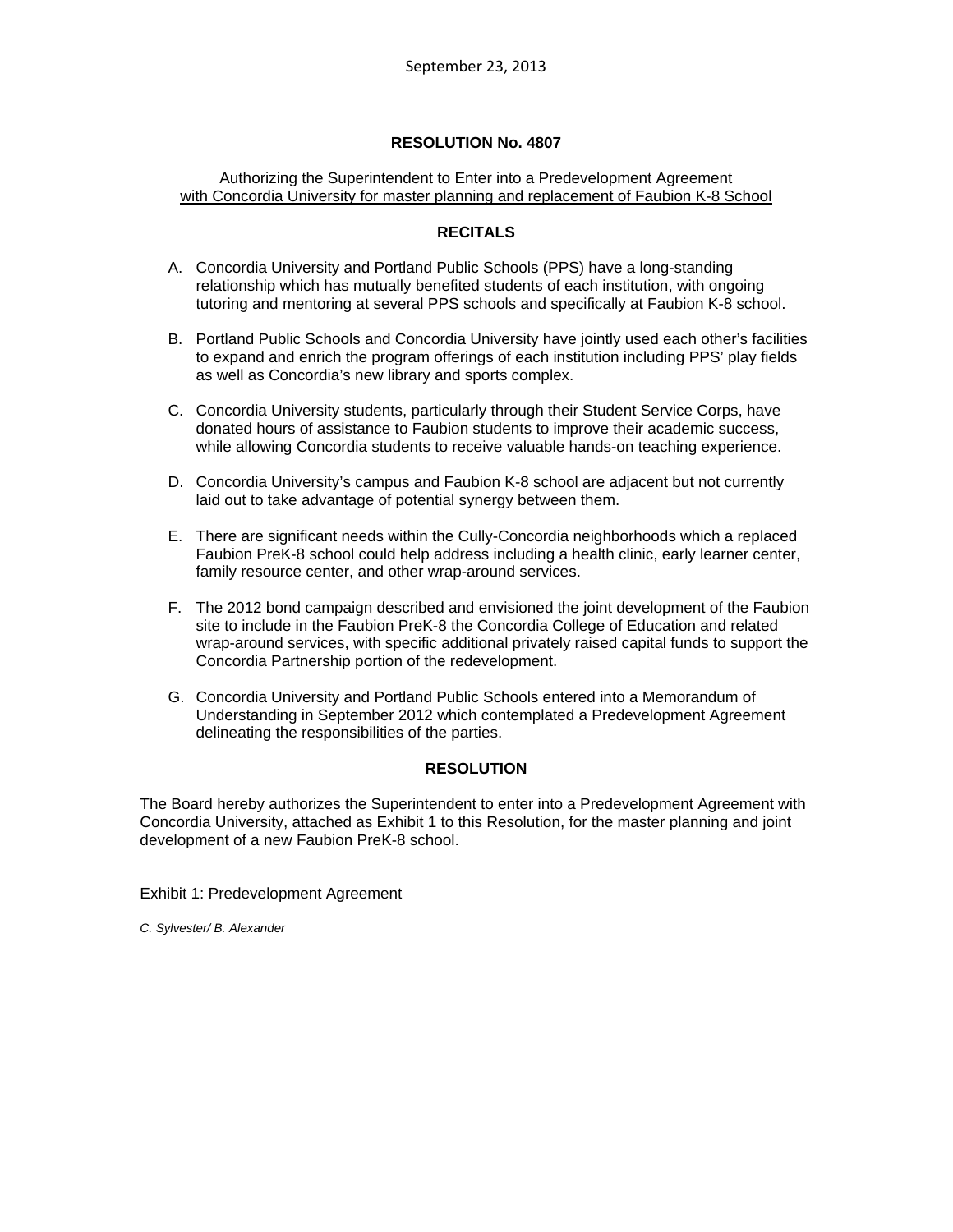Exhibit 1

# **PREDEVELOPMENT AGREEMENT PORTLAND PUBLIC SCHOOLS AND CONCORDIA UNIVERSITY FAUBION SCHOOL**

This PREDEVELOPMENT AGREEMENT ("Predevelopment Agreement") is entered into as of the Effective Date by and between SCHOOL DISTRICT NO. 1J, MULTNOMAH COUNTY, OREGON ("PPS"), and CONCORDIA UNIVERSITY ("Concordia") for joint development and use of Faubion K-8 School and its site ("Faubion") as well as possible development and use of a portion of the Concordia site ("Concordia Site"), which development and use at Faubion and on the Concordia Site is referred to herein as the "Faubion Project". PPS and Concordia are sometimes referred to in this Predevelopment Agreement individually as a "party" and collectively as the "parties."

## SECTION 1 : BACKGROUND AND PURPOSE.

On September 24, 2012, PPS and Concordia entered into a non-binding Memorandum of Understanding (MOU) which set out the key understandings in support of construction of a new Faubion facility, which would integrate a comprehensive education facility with certain complementary Concordia uses, and supportive community services, to be master planned collaboratively by the parties.

Since the execution of the MOU, and based on the fundamental understandings stated therein, the parties have continued their discussion and increased community and stakeholder outreach.

These efforts have led to the parties being prepared to enter into this binding Predevelopment Agreement to participate in and fund processes and work scopes to complete concept level design plans that support a desired Master Plan and Program for a new pre-K-8 Faubion School that are sufficiently realistic to use as a basis for fundraising and progressive design work. The Faubion Project, beginning with the Master Plan, will be designed through a community process, including input from neighbors, businesses, PPS and Concordia's staff, students and families. In general, the Master Plan will take into account particular factors, such as partnership opportunities, services to be offered to students, and characteristics of the surrounding neighborhood.

The Master Plan will include site organization options, building program elements detailed in the Initial Program (as described below) in addition to other program elements that may be identified during the planning process, and preliminary exterior design concepts that convey a potential look and feel of the Faubion Project. The Master Plan will provide Concordia with a complete preliminary vision of the Faubion Project that is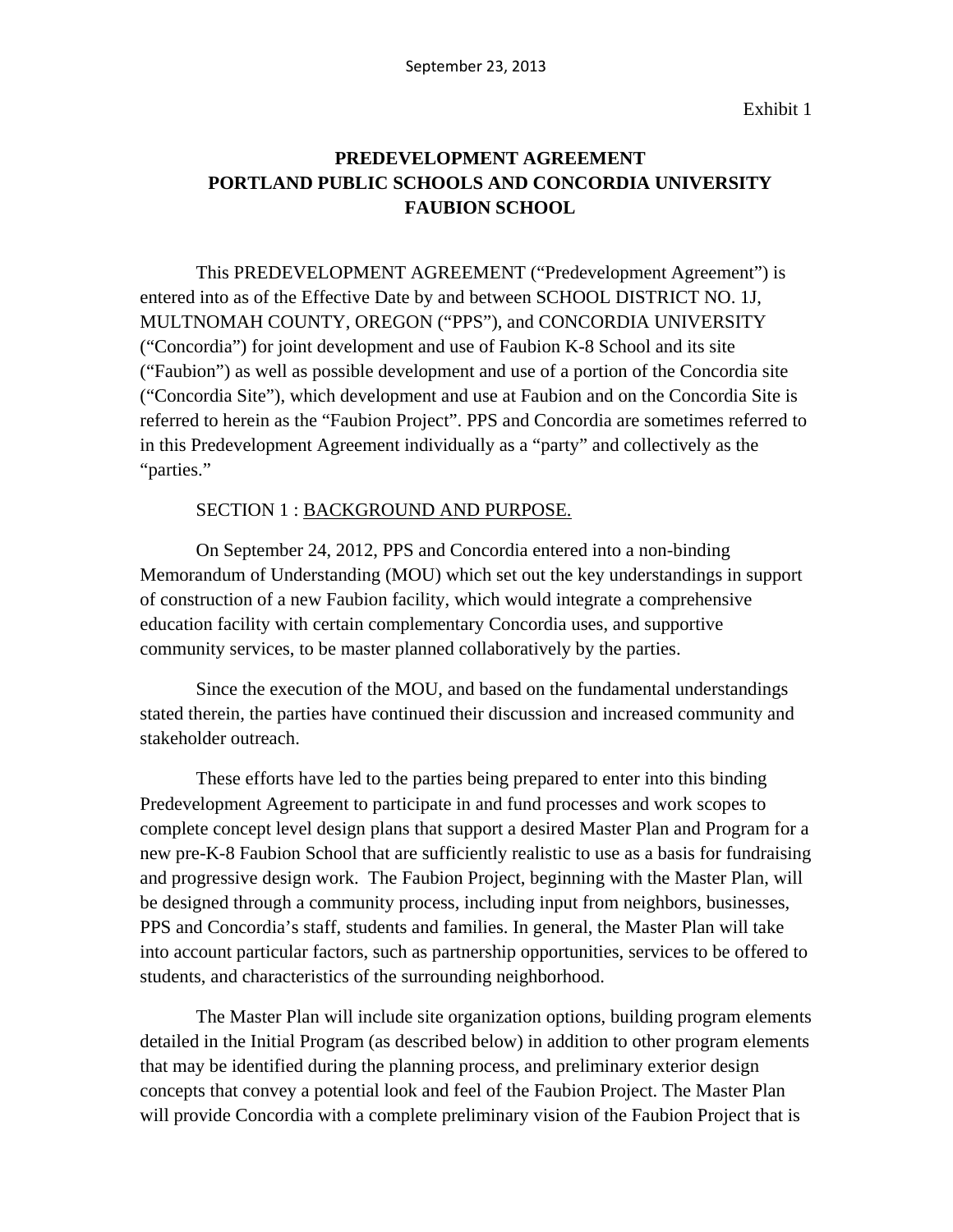sufficient to use as marketing materials for fundraising efforts. The Predevelopment Agreement implements a portion of the understandings in the MOU. The MOU remains in effect to the extent not directly superseded by this Predevelopment Agreement. If the Predevelopment effort is successful, the parties anticipate undertaking and completing a Development Agreement that will guide the subsequent iterative design process and resulting construction of a new pre-K-8 Faubion School that incorporates the Concordia University College of Education and related facilities as described herein.

# SECTION 2 : DECISION MAKING PARTICIPANTS

This Predevelopment Agreement establishes a decision making process with defined roles for the parties' participants to fulfill the purpose of this Predevelopment Agreement during the Predevelopment Period. The following are key groups and participants responsible for completing portions of the Predevelopment Work Plan. The role of each will be further described below.

2.1 **Executive Management Team**: Gary Withers, Executive Vice President; Dennis Stoecklin, Chief Financial Officer; Chuck Schlimpert, President, or his designee, for Concordia; C.J. Sylvester, Chief Operating Officer; Bob Alexander, Director of Planning and Asset Management; Carole Smith, Superintendent or her designee for PPS. Gary Withers and C.J. Sylvester will be their respective party's Executive Lead.

2.2 **Project Management Team**: Erik Gerding of Innovia Development LLC; Bob Alexander; Jim Owens, Executive Director of PPS's Office of School Modernization; LaShawn Lee, Principal of Faubion K-8; Gary Withers and Dennis Stoecklin.The **Design Advisory Group (DAG)**, as described in Attachment 1 to this Predevelopment Agreement, will be advisory to the Project Management Team.

# 2.3 **Predevelopment Project Manager**: Erik Gerding.

# SECTION 3 : OTHER PARTICIPANTS AND PROCESSES

Community engagement is critical to the success of the Faubion Project. The Faubion community includes multiple cultural and ethnic groups. The public and community involvement efforts will necessarily engage with a highly diverse population throughout the project planning process. Because the public involvement process needs to be cognizant and responsive to cultural differences and planned accordingly to foster an atmosphere of connection and inclusivity, the parties are involved with other groups and processes that may inform the Work Plan set out in this Predevelopment Agreement. The parties intend to continue the involvement of the other groups and processes as needed or desirable during the Predevelopment Period.

The groups and processes include: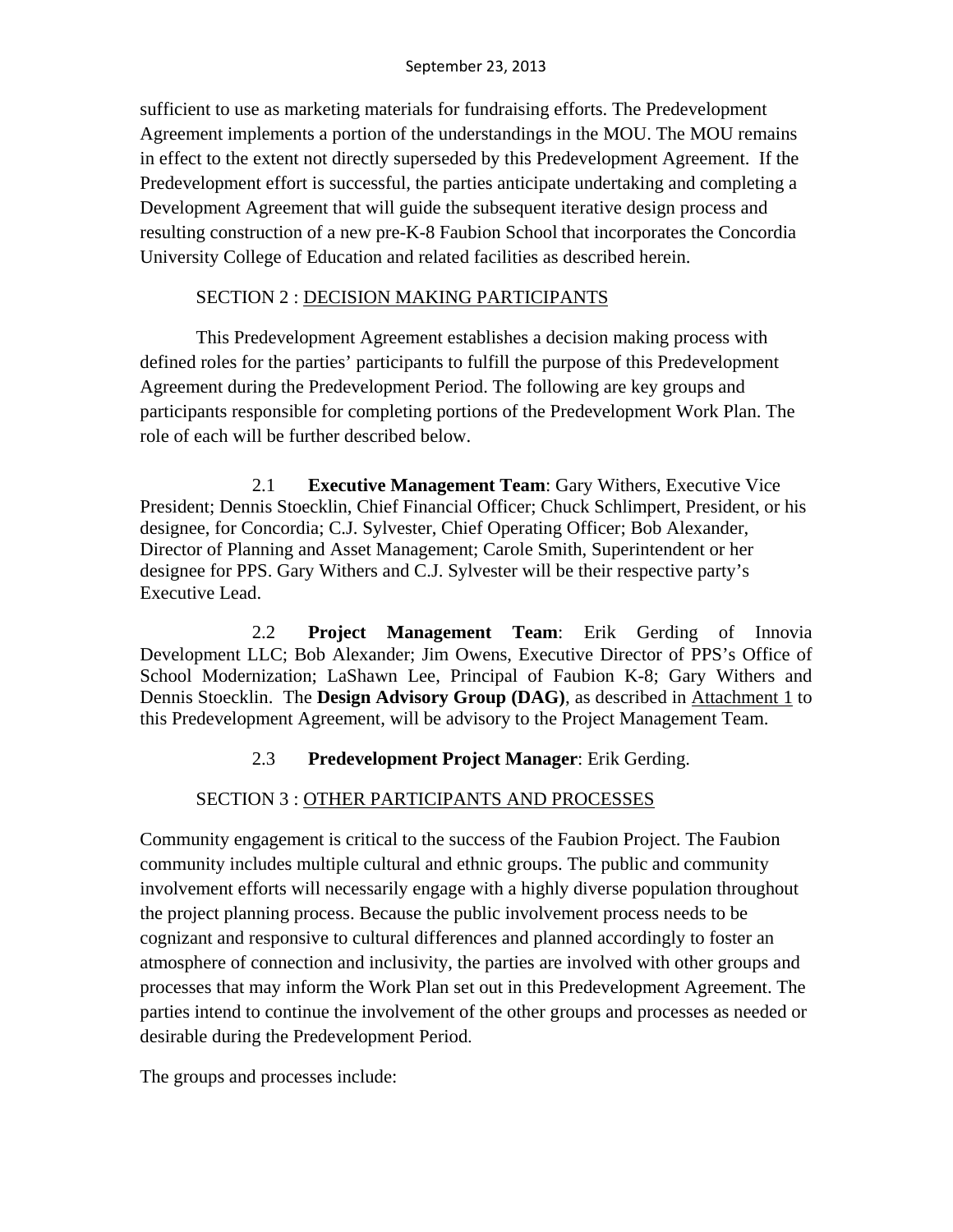3.1 **3 to PhD Internal Steering Committee (CU)**: This group includes key leaders from Faubion School, PPS Administration, and Concordia University Administration, Faculty, Staff and Council of Trustees and has been, and will remain, instrumental in developing academic and community programming specifically designed to fulfill the promise of the Faubion School-PPS/Concordia University 3 to PhD<sup>™</sup> initiative. 3 to PhD is a replicable school/university partnership model being codeveloped to close the achievement gap at Faubion School and other similar schools. The work of this steering committee will help inform the "function" in the "form follows function" approach for developing initial concept designs and schematics.

3.2 **Education Specifications Executive Advisory Committee (PPS)**: District-wide educational specifications are a vision and a set of facilities guidelines that establish the ways school buildings support programs and curriculum, and establish baseline facilities design characteristics across the PPS District. For schools undergoing significant modernization, educational specifications will inform the initial design process of the space requirements needed to deliver PPS educational programming.

3.3 **Bond Accountability Committee (PPS)**: In response to the need for accountability regarding the PPS effective use of capital construction bond funds, the School Board appointed a Bond Accountability Committee whose charge is to monitor the planning and progress of the bond program relative to voter-approved work scope, schedule and budget objectives. The Committee will actively review the bond program including the Faubion Project regardless of funding source and provide advice to the School Board.

3.4 **Vanguard Group/ Campaign Cabinet (CU)**: This group is being formed and will include civic leaders, philanthropists, policy makers/leaders, business leaders, education leaders and representatives from the Concordia University Council of Trustees and PPS School Board. The Vanguard Group will evolve into the Campaign Cabinet and will be charged with the primary responsibility for raising philanthropic support for those portions of this collaboration, capital and programmatic, requiring such support.

3.5 **Faubion Design Advisory Group:** This group will assist PPS and Concordia to ensure that stakeholder representatives of the Faubion school community have the opportunity to take part in the planning and design of school improvements and to stay current on the progress of construction. The Design Advisory Group (DAG) will consist of parents; Faubion and Concordia faculty, teachers and staff; Faubion and Concordia students; the community; and wrap around constituents. The DAG will provide feedback into the master planning and the architectural design process, as more particularly described in Section 5.4 below.

# SECTION 4 : PREDEVELOPMENT PERIOD

The term of this Predevelopment Agreement ("Predevelopment Period") will commence on the later of the dates that a party executes the Predevelopment Agreement as indicated by the date of signatures at the end of this Predevelopment Agreement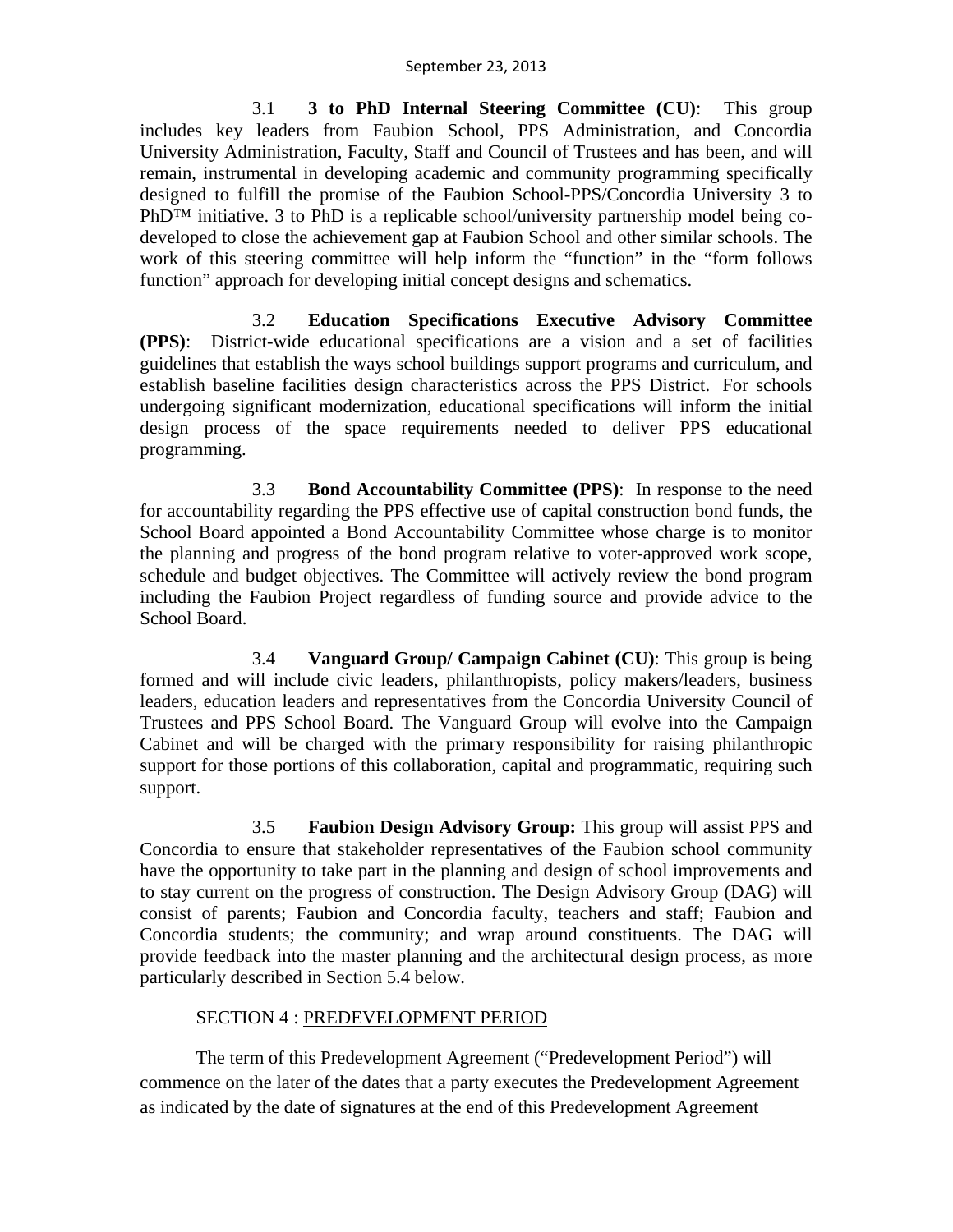("Effective Date"), and will end on the earliest of (a) delivery of the Master Plan, as approved by the Executive Management Team, to the respective governing boards; or (b) the effective date of a party's notice of termination of the Predevelopment Agreement; or (c) February 28, 2014, unless extended by mutual agreement of the parties. The Work Plan, defined below, will be completed during the Predevelopment Period, or such extended period as the parties may determine.

# SECTION 5 : DECISION MAKING RESPONSIBILITIES

This section, along with Section VII below, sets out the responsibilities of the Decision Making Participants. These responsibilities constitute the "Work Plan" under this Predevelopment Agreement.

# 5.1 **Executive Management Team:** The Executive Management Team will:

5.1.1 Review and consider work product synthesized by the Project Management Team;

5.1.2 Taking into account the funds available for the Faubion Project from the PPS 2012 Bond, and anticipated private funding, determine preferred option for Master Plan development and eventual final Master Plan draft for board approvals. Master Plan programming will be used by the Project Management Team, architect and DAG ("Initial Program").

The Initial Program **will** include:

5.1.2.1 Faubion School Instructional Space, encompassing a robust Pre-K through 8 curriculum with a focus on raising the achievement of all Faubion students while closing the achievement gap. The Instructional Space will integrate:

- (i) Space as identified in PPS Education Specifications for Pre-K-8 educational facilities;
- (ii) Flexible space to accommodate changing technology/pedagogy (including Wi-Fi access points throughout school);
- (iii) Science Labs for STEM (Science, Technology, Engineering, Math) potentially shared space between the parties;
- (iv) Visual and performance arts spaces potentially shared space between the parties;
- (v) Best practices space(s) that support teaching, including student teachers;
- (vi) Space for specialized partner programming for student needs;
- (vii) Appropriate secondary school connections and collaborations;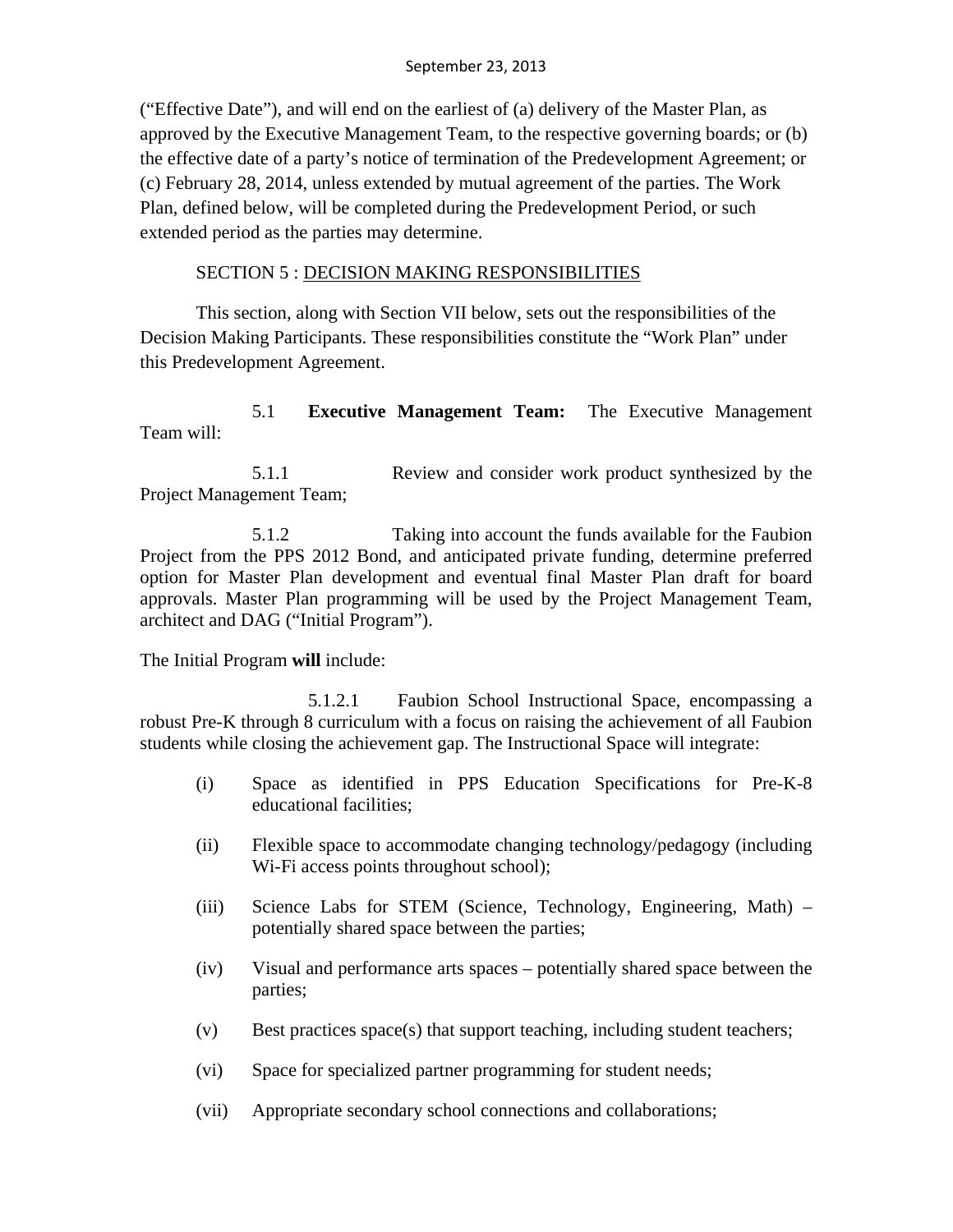(viii) A Learning Garden; and

(ix) Outdoor Learning Space.

5.1.2.2 Early Childhood Learning (Pre-K) and development center;

5.1.2.3 Family Resource Center (including technology for use by PPS families);

5.1.2.4 Media center/Library/computer room (recognizing Faubion students regularly use Concordia's George R. White Library & Learning Center with access to Jody Thurston Northwest Center for Children's Literature);

5.1.2.5 SUN School space and space for other partner providers; and

5.1.2.6 Concordia University uses, mainly faculty offices, conference rooms, and classrooms for the Concordia College of Education – including shared spaces.

The Initial Program **may** include:

5.1.2.7 Space for wrap-around services for Faubion students and parents, and potentially Concordia students, where appropriate such as:

- (i) Health and Wellness Center; Dental care;
- (ii) Health care Pre Natal and beyond;
- (iii) Family Health;
- (iv) Student Mental Health;
- (v) Showers/Laundry for homeless students (possibly near/at gym); and
- (vi) Other Social Services.

5.1.2.8 Interior and exterior space to accommodate a parent resource facility and neighborhood events, including potential school focused nutritional based grocery services/store;

5.1.2.9 Auditorium with 1,000 seat capacity on Concordia's site;

5.1.2.10 Play facilities and joint use athletic field that may accommodate NCAA DII level women's softball and Faubion baseball use, depending upon potential real estate acquisitions; and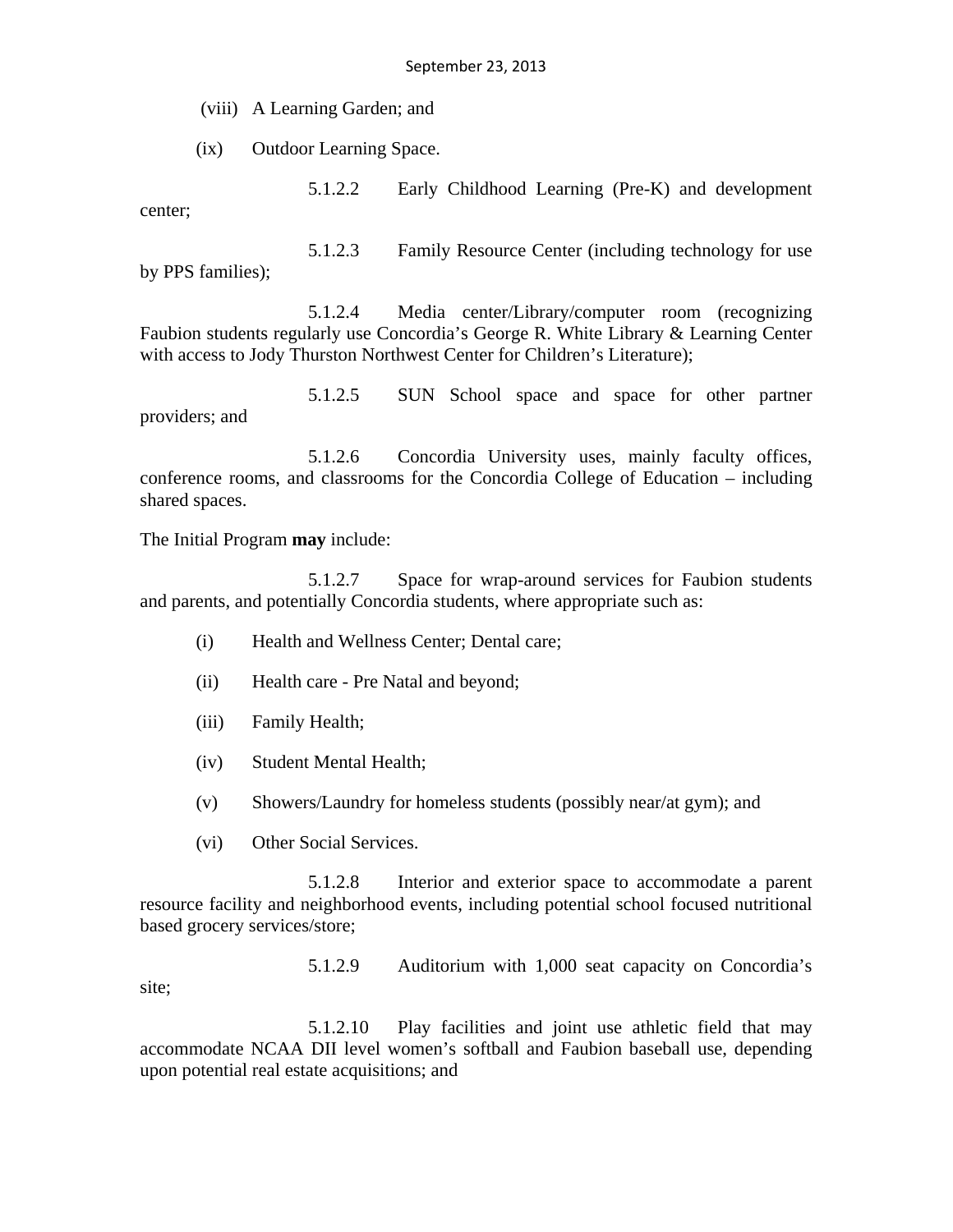5.1.2.11 Construction of Faubion Project elements identified in the Master Plan may be phased over appropriate time periods, as determined by the parties.

5.1.3 Approve the Project Management Team's work scope and schedule as prepared by the Project Manager and approved by the Project Management Team.

5.1.4 Each Executive Lead, or his or her designated representatives or consultants will confer regarding issues not directly related to completing the Master Plan, but which will be advanced during the Predevelopment Period, which issues are described in Section VII below.

5.1.5 Upon completion of the Project Management Team's work, and any resolution of issues described in Section VII below, the Executive Management Team will review and accept or modify Project Management Team work, or direct additional Project Management Team work as it determines appropriate.

5.1.6 When the Executive Management Team is satisfied with Project Management Team work, the members will forward the work product to their respective Boards for approval, if necessary.

5.1.7 Any decision of the Executive Management Team will be made by consensus.

5.2 **Project Management Team**: Any decision of the Project Management Team will be made by consensus. The Project Management Team will:

5.2.1 Review and approve a work scope for the Project Management Team based on the Initial Program. The work scope will include a schedule with key decision points that is designed to complete recommended Master Plan by the end of the Predevelopment Period;

5.2.2 Hire, direct and supervise the work of a predevelopment architect and associated design team ("Architect"). The Architect will work in coordination with a consulting architect that may be retained by Concordia at its discretion;

5.2.3 Participate in all public input processes led by the Architect and the Project Manager to inform Master Plan;

5.2.4 Utilize input of the DAG in making decisions on Master Plan matters; and

5.2.5 Approve final Master Plan for recommendation to the Executive Management Team.

5.3 **Predevelopment Project Manager**: Erik Gerding is the Predevelopment Project Manager. In general, the Predevelopment Project Manager will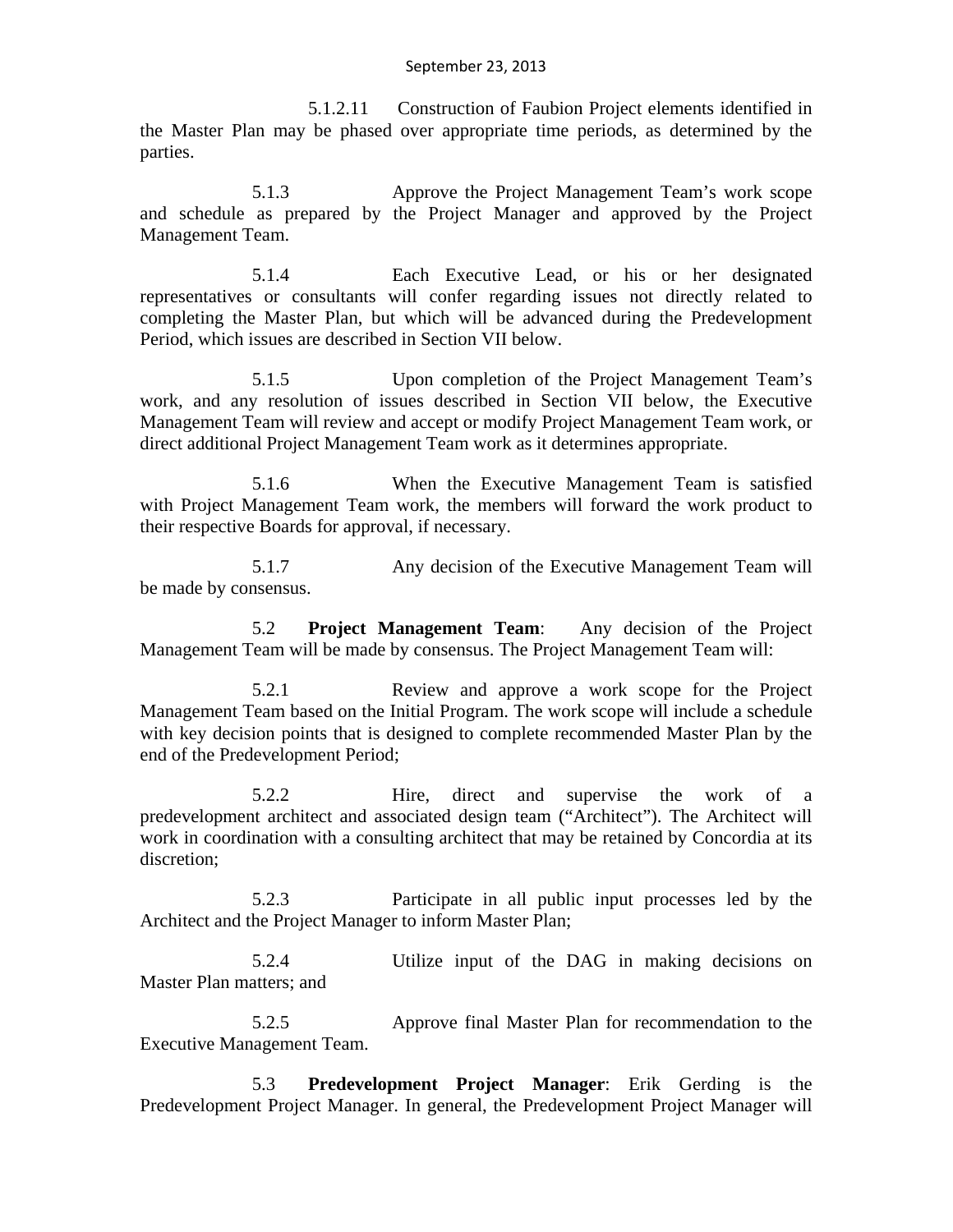work with PPS staff and consultants, Concordia University, the City of Portland, school staff and the Portland community to assist in the planning of the Faubion Project under the management of the PPS Office of School Modernization (OSM). Specifically, the Predevelopment Project Manager will:

5.3.1 Organize and direct activities of Project Management Team;

5.3.2 Lead the DAG process;

5.3.3 Lead the process to select Predevelopment Architect (RFP/RFQ) with participation of Project Management Team;

5.3.4 Advise PPS on administration of the Predevelopment Architect's contract;

5.3.5 Coordinate and schedule public input during Predevelopment Period, such as assisting Architect in public charrettes and other public meetings;

5.3.6 Provide Faubion Project information to other interested parties such as neighborhood and business associations, Concordia campus community and others;

5.3.7 Provide regular updates on the work scope to the Bond Accountability Committee and/or PPS Board, as required; and

5.3.8 Provide regular updates for the Bond website working with PPS' Capital Communications Manager.

5.4 **Design Advisory Group**: The parties have determined that the Work Plan will benefit from the involvement of stakeholder representatives of both the PPS and Concordia communities. The parties therefore have established a charter for the Design Advisory Group (DAG) to provide input for the planning and design of the Faubion Project, and to stay current on the progress of construction. The charter, describing the mission, charge, structure and membership, and ethical duties of the DAG is attached as Attachment 1 to this Predevelopment Agreement.

# SECTION 6 : DEVELOPMENT AGREEMENT:

If the Predevelopment process is successful in producing a Master Plan acceptable to the parties, the parties will undertake the drafting and negotiation of a Development Agreement for the Faubion Project. The parties will agree on a schedule for beginning that negotiation after the Predevelopment Period. The parties acknowledge that Concordia will be undertaking fundraising during and after the Predevelopment Period which will influence the timing of the Development Agreement negotiation. The parties expect that some of the following subjects will be included in the Development Agreement with the scope to be determined during the Predevelopment Period and as a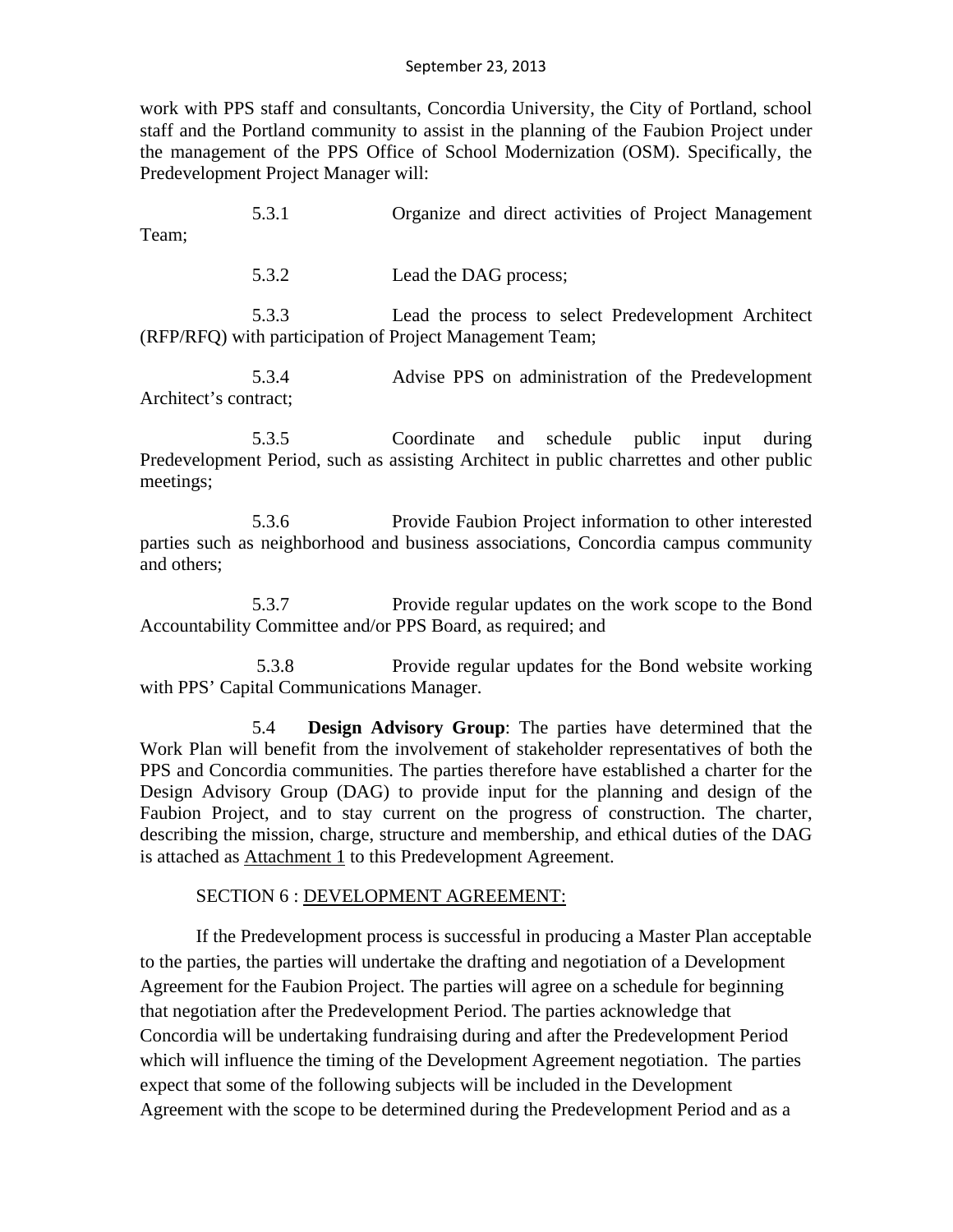result of Concordia's fundraising efforts. Those subjects are identified in Section 7 below.

The Development Agreement will include the following subjects in addition to other matters customary for such a public-private partnership development agreement.

6.1 Scope of the Faubion Project;

- 6.2 Design: Choice of architect/ drawings iterations and approval
	- 6.3 Schedule for construction completion;
	- 6.4 Real property interests in completed project;
		- 6.4.1 Leases; and/or

rights;

- 6.4.2 Condominium (fee) ownership;
- 6.5 Real property acquisition;
- 6.6 Land use issues regarding nonconforming use;

6.7 Operating agreement between Concordia and PPS concerning uses, occupancy, program, access, maintenance, construction, and repair for the Faubion Project;

- 6.8 Reserves for capital asset replacement;
- 6.9 Use and operating agreements with third parties to provide services and support;

6.10 Funding and financing of the Faubion Project by parties, including PPS designated capital construction bond funds and not less than \$7.5 million in Concordia private funds (together, "Project Funds"); and

6.11 PPS' public contracting policies will apply to the Faubion Project including its Equity in Public Purchasing and Contracting; and

6.12 Description of the sources and uses of public and private funds, their allocation, accounting and administration of Project Funds, any legal restrictions, funding of common area improvements, and resolution of constitutional issues.

# SECTION 7 : ANTICIPATED PROGRESS ON DEVELOPMENT AGREEMENT ISSUES DURING PREDEVELOPMENT PERIOD

The parties anticipate that tentative agreement will be reached as to the following matters during the Predevelopment Period. Any tentative agreement will be made by the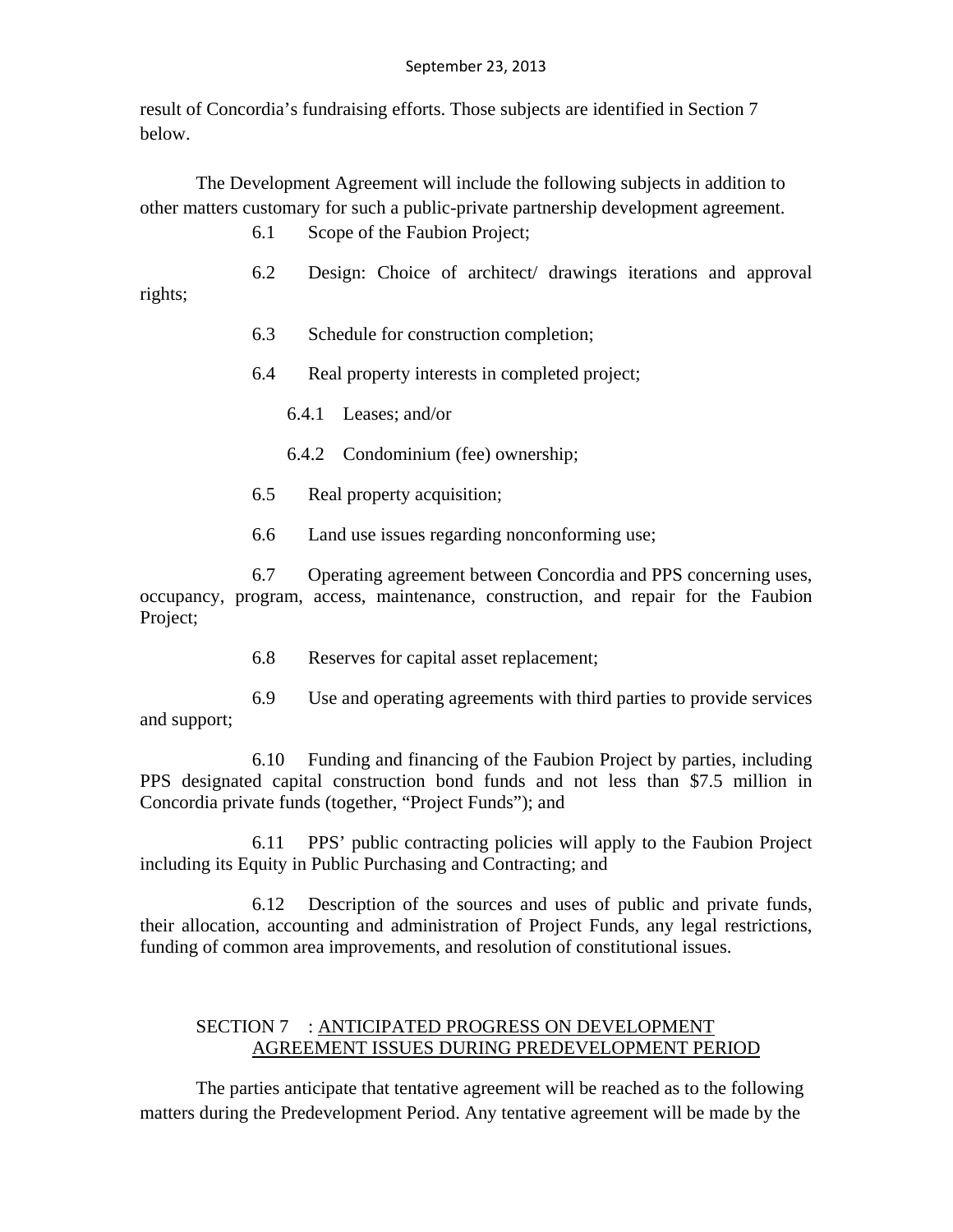Executive Management Team, informed by its representatives and consultants and the Project Management Team.

7.1 **Funding:** The parties will determine the sources and uses of public and private funds, their allocation, any legal restrictions on funding sources, funding of common area improvements, and resolution of constitutional issues, including compliance with Article I, section 5, of the Oregon Constitution (prohibiting the use of public funds for the benefit of religious institutions) and the First Amendment of the United States Constitution (the Establishment Clause). The parties understand and agree that these constitutional provisions prohibit the use of public funds expended in the Faubion Project for the advancement of religion or religious purposes. The parties agree that the Development Agreement and any educational services agreements applicable to public school students attending Faubion School will contain provisions that will ensure compliance with the separation of church and state as mandated by the Constitutions of the United States and Oregon.

7.2 **Land Acquisition**: Concordia will determine which real property not currently in PPS or Concordia ownership may be realistically acquired for the Faubion Project and how and when it will be acquired.

7.3 **Real Property Interests**: The parties will have agreed to forms of property control for the components of the Faubion Project after construction completion, whether it be in fee, by lease, or by establishing a condominium.

7.4 **Process for Future Design Decisions:** The parties will have agreed to the process and authority for design decisions as the Faubion Project moves to schematic design, design development and construction documents.

7.5 **Initial Identification of Service Providers or Faubion Users Other than Concordia or PPS**: The parties will have agreed to a "short list" of other potential users of the Faubion building depending on service functions that will be housed in Faubion School.

# SECTION 8 : PREDEVELOPMENT COSTS

8.1 During the Predevelopment Period, each party will bear the costs of its staff to support the Work Plan.

8.2 PPS will pay for the Predevelopment Project Manager services pursuant to a contract between PPS and the Predevelopment Project Manager.

8.3 PPS will pay for the Predevelopment Architect services pursuant to a contract between PPS and the Predevelopment Architect.

8.4 Concordia will pay for the services of its consulting architect, if it chooses to employ a consulting architect.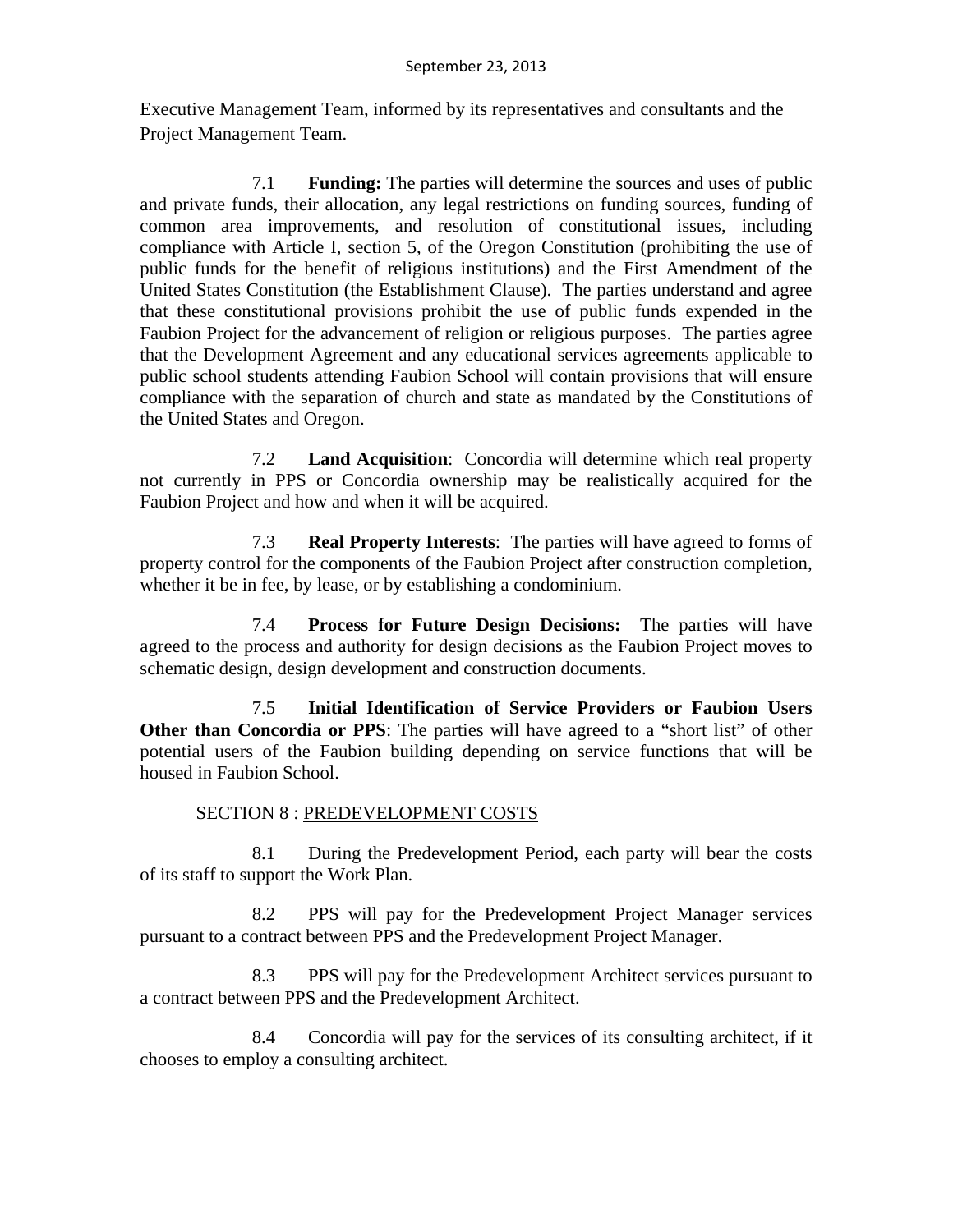8.5 Each party will pay for the consultants and attorneys that each may retain for purposes of advice relating to the Work Plan and/or the Development Agreement issues outlined in Section 7 above.

# SECTION 9 : ASSIGNMENT

Neither party shall partially or wholly dispose of, assign, or agree to dispose of or assign its interest in or obligations under this Predevelopment Agreement without the prior written approval of the other party, to be granted at the other party's sole discretion.

# SECTION 10 : TERMINATION BY NOTICE.

Either party may notify the other party that it intends to terminate its participation in the processes described in this Predevelopment Agreement upon the terminating party finding, in its sole discretion, that continuing the Work Plan is not in its best interest. The terminating party will give the other party not less than 60 days notice of termination.

# SECTION 11 : DEFAULT BY CONCORDIA

The following shall constitute defaults on the part of Concordia:

11.1 Any breach of the provisions of this Predevelopment Agreement whether by action or inaction, which continues and is not remedied within sixty (60) days after PPS has given written notice to Concordia specifying the breach; provided that if such breach cannot with due diligence be cured within a period of sixty (60) days, Concordia shall have up to sixty (60) additional days to cure such breach, and in any such event such breach shall not constitute a default so long as Concordia diligently proceeds to effect such cure and such cure is accomplished within the additional 60-day period.

11.2 Any assignment by Concordia for the benefit of creditors, or adjudication as a bankrupt, or appointment of a receiver, trustee or creditor's committee over Concordia, if such assignment, adjudication or appointment is not dismissed within ninety (90) days. There shall be no cure for a breach under this Section11.2.

# SECTION 12 : DEFAULT BY PPS

PPS shall be in default if it breaches any of the provisions of this Predevelopment Agreement whether by action or inaction, and such breach continues and is not remedied within sixty (60) days after Concordia has given written notice specifying the breach; provided that if such breach cannot with due diligence be cured within a period of sixty (60) days, PPS shall have up to sixty (60) additional days to cure such breach, and in any such event such breach shall not constitute a default so long as PPS diligently proceeds to effect such cure and such cure is accomplished within the additional 60-day period.

# SECTION 13 : DISPUTE RESOLUTION

In the case of a claimed default pursuant to Section 11 or 12 which is not cured or being cured, a non-defaulting party may not file litigation to exercise its remedy pursuant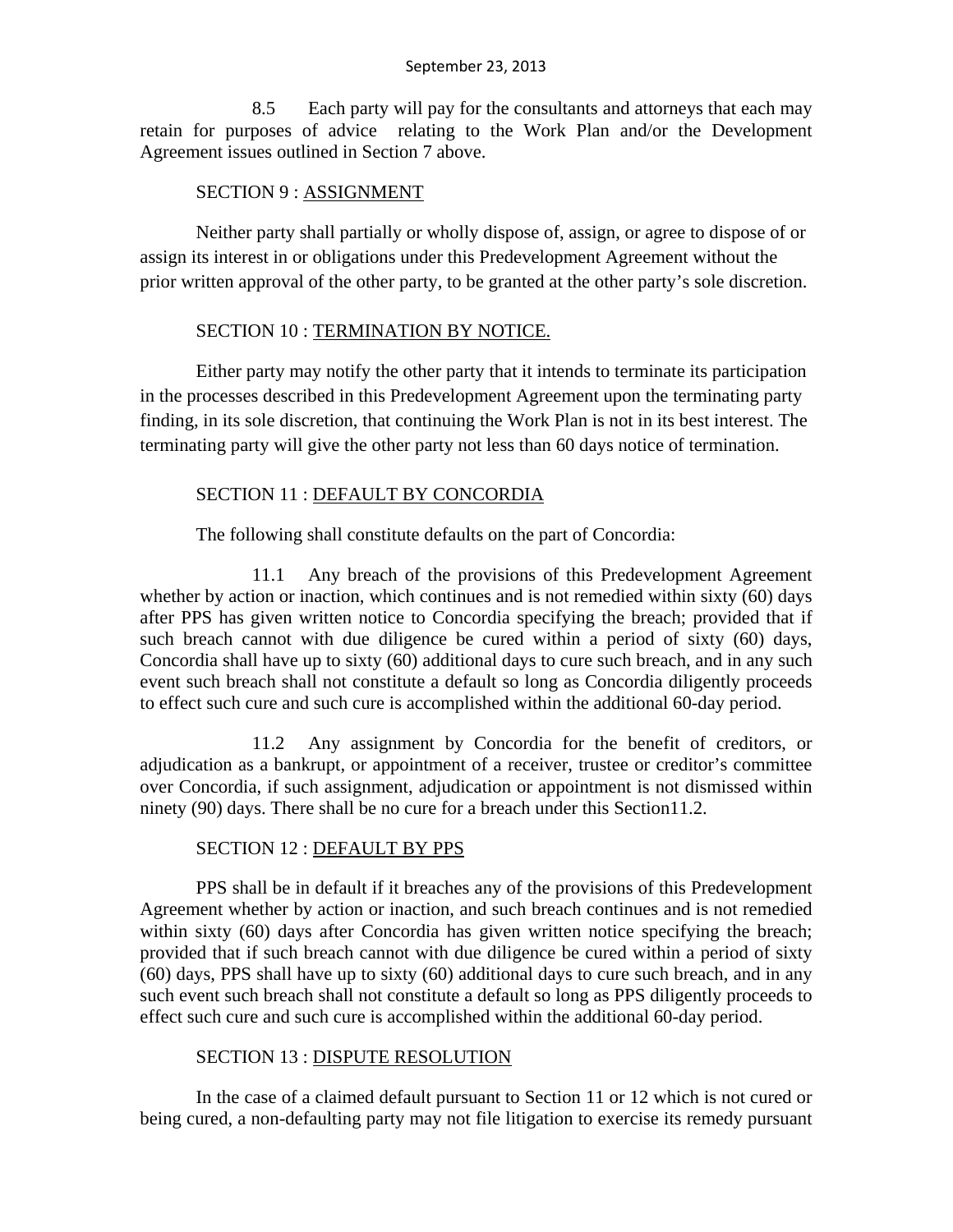to Section 14 of this Predevelopment Agreement, unless the non-defaulting party gives the defaulting party a notice requesting a meeting of the President of Concordia and the Superintendent of PPS and establishing a weekday date for the meeting within not fewer than seven (7) and not more than fourteen (14) days of the date of the notice. These representatives of the parties shall meet on the day noticed and engage in good faith discussions in an attempt to resolve the claimed event of default. The meeting may be continued until either the non-defaulting party calling the meeting or the defaulting party elects not to participate further. If the above process does not resolve the claimed breach, then each party shall be entitled to pursue its remedies pursuant to Section 14 of this Predevelopment Agreement.

# SECTION 14 : REMEDIES

# 14.1 Remedies for Concordia Default

If Concordia shall default under the terms of this Predevelopment Agreement and shall not cure such default pursuant to Section 11, then PPS may recover from Concordia all monetary damages (except for punitive, consequential or exemplary damages) and pursue all other remedies allowed at law or in equity arising out of, or related to, or caused by, the uncured default. The parties agree that equitable remedies may include specific performance or injunctive relief in some circumstances, but no party has agreed in advance as to the availability of any particular remedy in any particular factual circumstances.

# 14.2 Remedies for PPS Default

In the event of a default by PPS, which is not cured pursuant to Section 12 then Concordia may recover from PPS all monetary damages (except for punitive, consequential or exemplary damages) and pursue all other remedies allowed at law or in equity arising out of, or related to, or caused by the uncured default. The parties agree that equitable remedies may include specific performance or injunctive relief in some circumstances, but no party has agreed in advance as to the availability of any particular remedy in any particular factual circumstances.

# SECTION 15 : MISCELLANEOUS PROVISIONS

15.1 Good Faith and Fair Dealing

The parties shall have imputed to all of their duties, obligations, and acts performed under this Predevelopment Agreement, a standard of conduct of good faith and fair dealing**.**

# 15.2 Inspection of Records; Confidentiality

15.2.1 Inspection of Records

Each party agrees that, upon the reasonable prior notice from the other party, it will make available to the requesting party its records, reports and information pertaining to the Faubion Project for review, but not copying (unless agreed upon by the non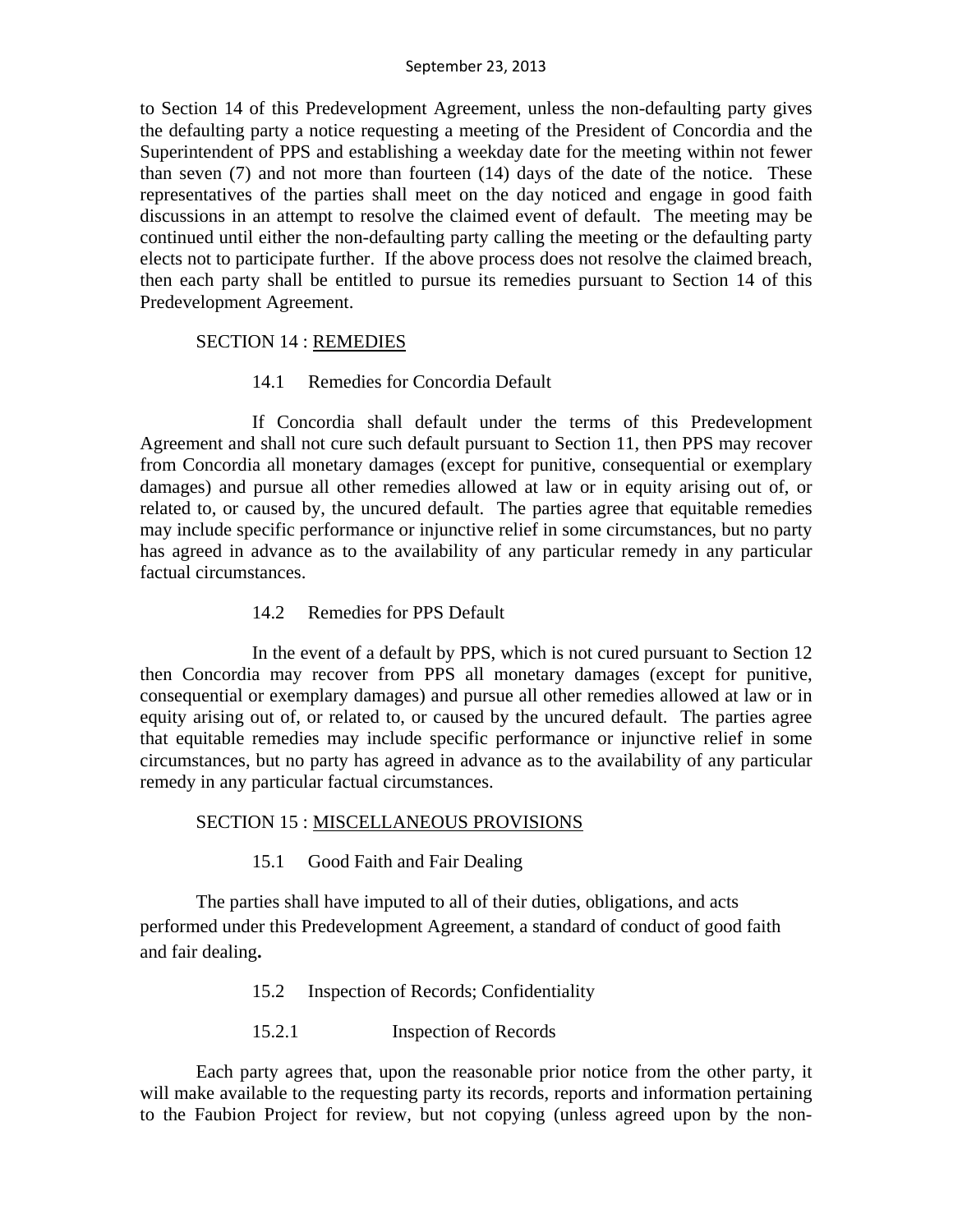requesting party), so as to inform the requesting party and to enable the requesting party to determine the other party's compliance with the terms of this Predevelopment Agreement.

# 15.2.2 Confidentiality

Each party agrees to keep as confidential any document or information identified by the originating party as being confidential, by means of marking the document or information as being confidential. A party agrees to only communicate confidential information to its legal counsel or as required by court order. In the event that PPS is served with a request for the production of confidential information provided to PPS by Concordia, pursuant to ORS 192.410, *et. seq.,* then PPS shall, at least seven (7) days before PPS would, if the request were granted, make the confidential information available to the requesting party, provide Concordia with a copy of the request, so that Concordia may take steps to prevent the disclosure of the confidential information. However, the parties acknowledge that, as a public entity, PPS must comply with and will comply with ORS 192.410, *et. seq.* 

# 15.3 Discrimination

Concordia and PPS, each for itself and its successor and assigns, agrees that in performing its obligations under this Predevelopment Agreement, it will not discriminate against any employee or applicant for employment because of race, color, religion, age, gender, sexual orientation, disability or national origin.

15.4 Equal Employment Opportunity.

Concordia and PPS, each must comply with all applicable provisions of Federal or state statutes and regulations and City ordinances concerning equal employment opportunities for persons engaged in the Faubion Project.

# 15.5 Governing Law; Venue; Jurisdiction

This Predevelopment Agreement shall be governed and construed according to the laws of the State of Oregon, without regard to its choice of law provisions. Any action or suit to enforce or construe any provision of this Predevelopment Agreement by either party shall be brought in the Circuit Court of the State of Oregon for Multnomah County or the Federal District Court located in Multnomah County, Oregon. The Circuit Court of the State of Oregon for Multnomah County or the Federal District Court located in Multnomah County shall have exclusive jurisdiction over all lawsuits brought by any party against any other party with respect to the subject matter of this Predevelopment Agreement, and each party hereby irrevocably consents to such exclusive jurisdiction and waives any and all objections it might otherwise have with respect thereto.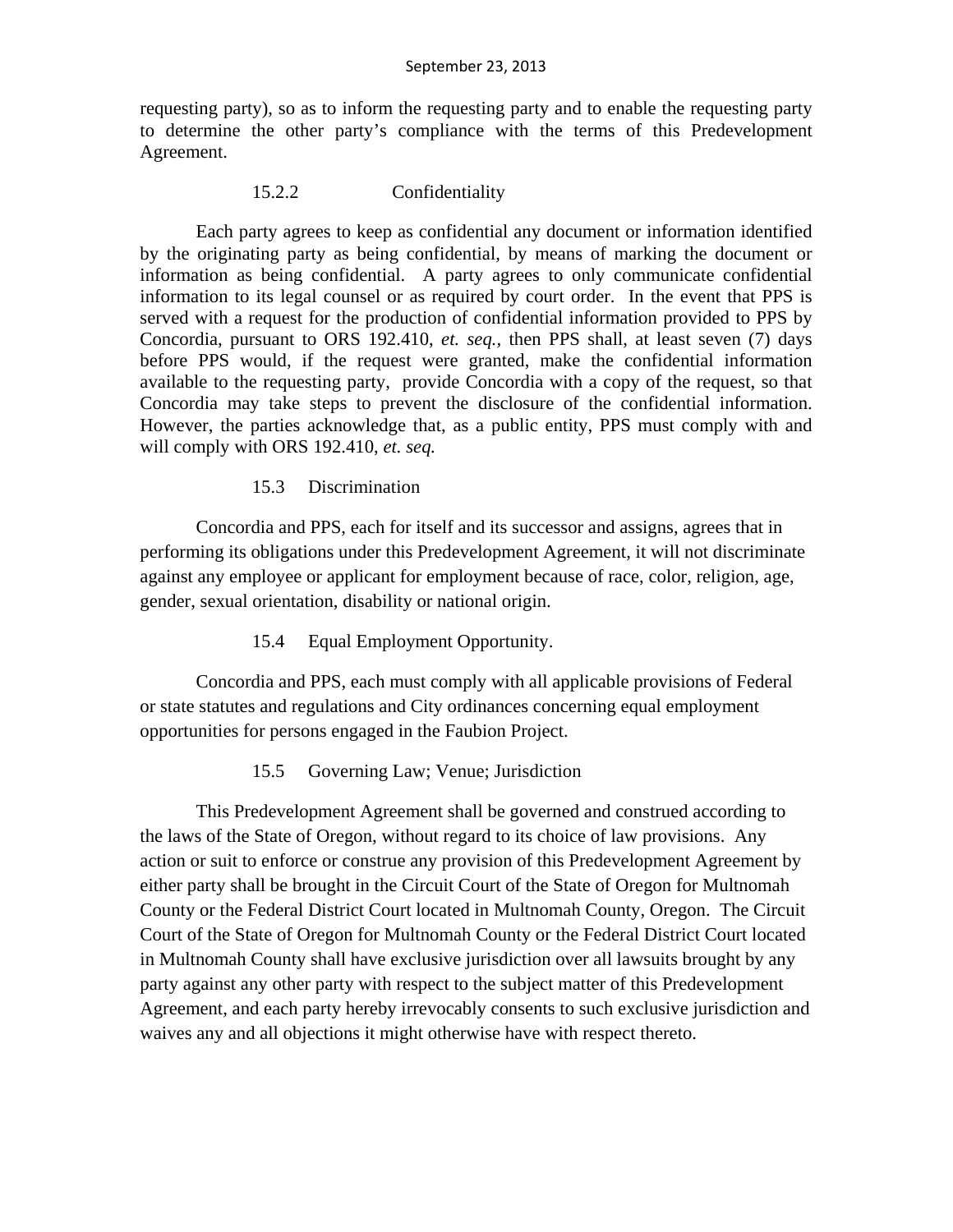15.6 Notices

All notices given under this Predevelopment Agreement shall be in writing and may be delivered, with all applicable postage or delivery charges prepaid, by personal delivery or messenger, by overnight courier service, or by deposit in the United States Mail, as certified mail, return receipt requested, or by e-mail, and addressed as follows:

PPS: Jollee Paterson, General Counsel Portland Public Schools 501 N. Dixon Portland, OR 97227

> With a copy to: Robert Alexander, Director of Planning and Asset Management Portland Public Schools 501 N. Dixon Portland, OR 97227

Concordia:

Gary Withers, Executive Vice President Concordia University 2811 NE Holman Portland 97211

With a copy to: Dennis Stoecklin, Chief Financial Officer Concordia University 2811 NE Holman Portland OR 97211

Notices shall be deemed received by the addressee upon the earlier of actual delivery or refusal of a party to accept delivery thereof; provided that notices sent by email shall be deemed given on the date received if and only if delivered prior to 5:00 p.m. Pacific Time and if simultaneously sent by another means allowed hereunder. The addresses to which notices are to be delivered may be changed by giving notice of such change in address in accordance with this notice provision. Notices may be given by counsel to a party.

15.7 Non-waiver

Waiver by any party of strict performance of any provision of this Predevelopment Agreement shall not be deemed a waiver of or prejudice a party's right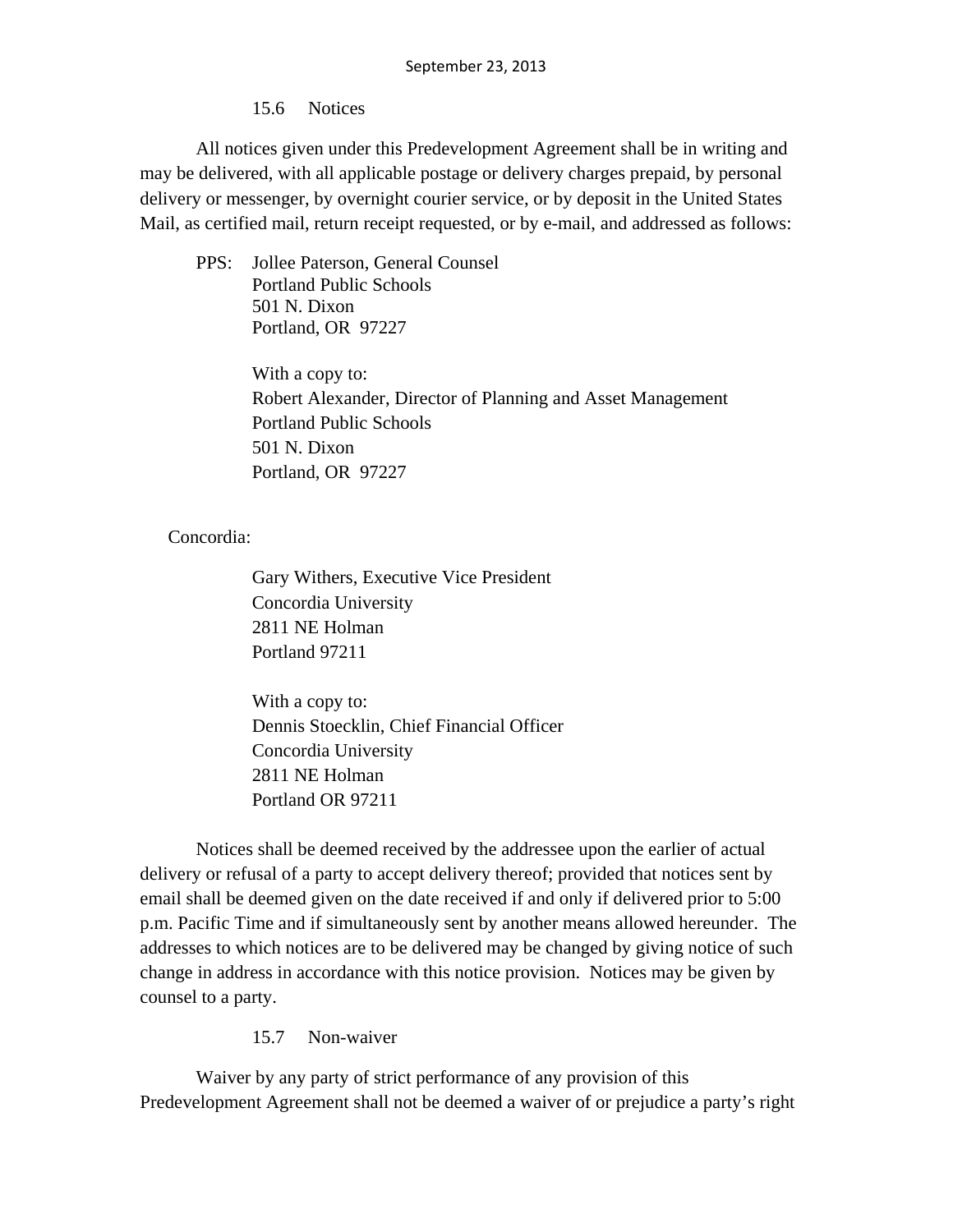to require strict performance of the same or any other provision in the future. A claimed waiver must be in writing and signed by the party granting a waiver. A waiver of one provision of this Predevelopment Agreement shall be a waiver of only that provision. A waiver of a provision in one instance shall be a waiver only for that instance, unless the waiver explicitly waives that provision for all instances.

15.8 Partial Invalidity

If any provision of this Predevelopment Agreement is held to be invalid or unenforceable, the remainder of this Predevelopment Agreement, and the application of such provision to persons or circumstances other than those to which it is held invalid or unenforceable, shall not be affected thereby, and each provision of this Predevelopment Agreement shall be valid and enforceable to the fullest extent permitted by law. If a material provision of this Predevelopment Agreement is held invalid or unenforceable such that a party does not receive the benefit of its bargain, then the parties shall renegotiate in good faith terms and provisions that will effectuate the spirit and intent of the parties' agreement herein.

# 15.9 Calculation of Time

Unless referred to as Business Days, all periods of time shall include Saturdays, Sundays, and Legal Holidays. However, if the last day of any period falls on a Saturday, Sunday, or Legal Holiday, then the period shall be extended to include the next day which is not a Saturday, Sunday, or Legal Holiday. "Business Days" shall mean Monday through Friday, and "Legal Holiday" shall mean any holiday observed by the State of Oregon.

# 15.10 Headings

The section headings are for convenience in reference and are not intended to define or limit the scope of any provision of this Predevelopment Agreement.

15.11 Counterparts

This Predevelopment Agreement may be executed in counterparts, each of which shall be deemed to be an original, and when taken together shall constitute one and the same instrument.

15.12 Amendments

This Predevelopment Agreement may be modified only by a writing signed by the parties.

15.13 Attorneys' Fees

If a suit, action, or other proceeding of any nature whatsoever (including any proceeding under the U. S. Bankruptcy Code) is instituted in connection with any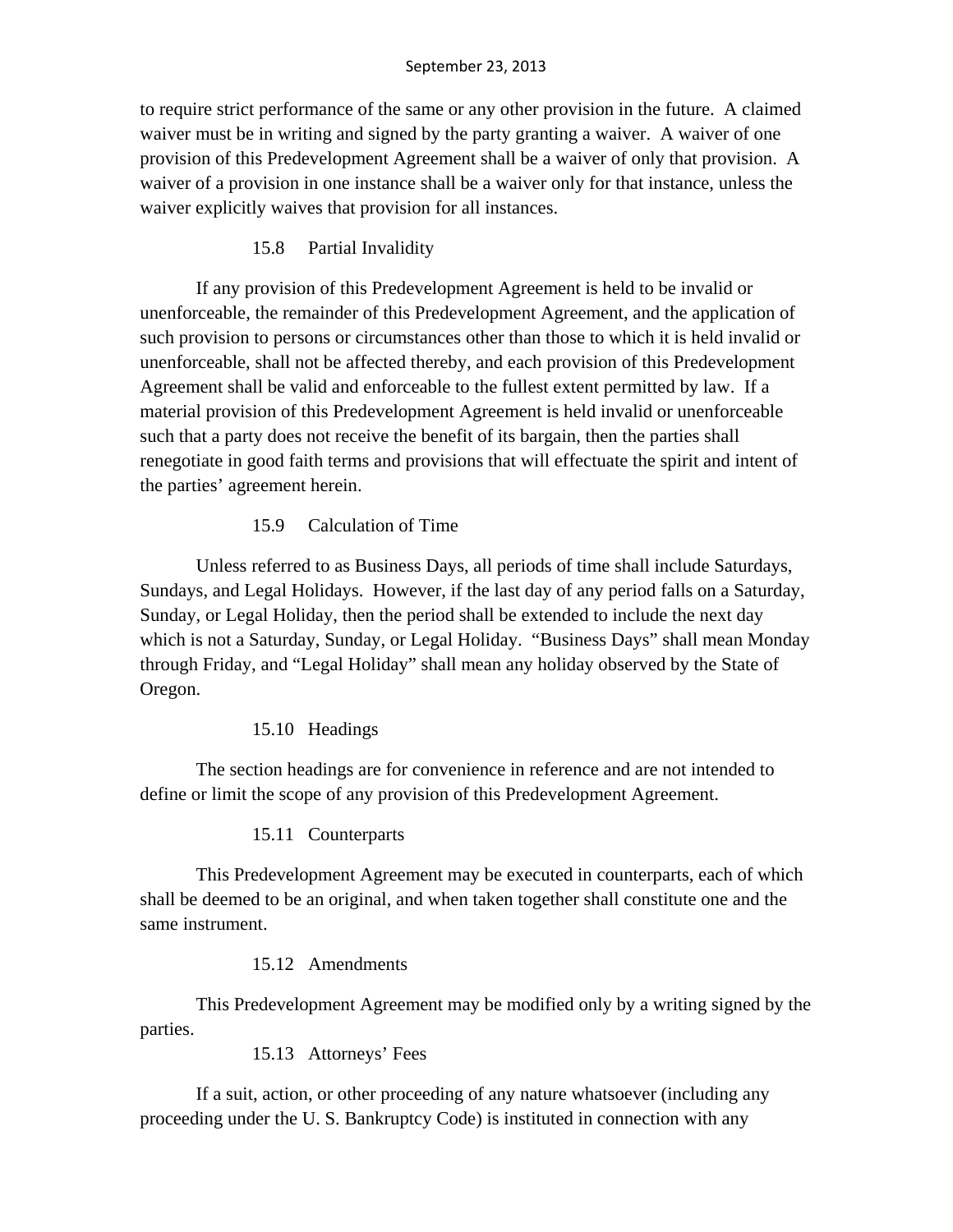controversy arising out of this Predevelopment Agreement or to interpret or enforce any rights or obligations hereunder, the prevailing or non-defaulting party shall be entitled to recover its attorney, paralegal, accountant, and other expert fees and all other fees, costs, and expenses actually incurred and reasonably necessary, as determined by the court at trial or on any appeal or review, in addition to all other amounts provided by law. In the event either party is represented by in-house legal counsel, attorneys' fees as described in this section shall include the value of the services provided by in-house counsel, which shall be calculated by applying an hourly rate commensurate with prevailing market rates charged by attorneys in private practice in the Portland, Oregon metropolitan area for such services.

# 15.14 Successors and Assigns

Subject to any applicable provisions of this Predevelopment Agreement, the rights, obligations, liabilities, and remedies provided in this Predevelopment Agreement shall extend to the successors-in-interest of the parties and to the transferees and assignees of the parties.

# 15.15 Interpretation of Predevelopment Agreement; Status of Parties

This Predevelopment Agreement is the result of arm's-length negotiations among the parties and shall not be construed against any party by reason of its preparation of this Predevelopment Agreement. Nothing contained in this Predevelopment Agreement shall be construed as creating the relationship of principal and agent, partners, joint venturers, or any other similar relationship between the parties.

# 15.16 Capacity to Execute; Mutual Representations

The parties each warrant and represent to the other that this Predevelopment Agreement constitutes a legal, valid, and binding obligation of that party. Without limiting the generality of the foregoing, each party represents that its governing authority and, in the case of PPS, the School Board, has authorized the execution, delivery, and performance of this Predevelopment Agreement by it. The individuals executing this Predevelopment Agreement warrant that they have full authority to execute this Predevelopment Agreement on behalf of the entity for whom they purport to be acting. Each party represents to the other that neither the execution and delivery of the Predevelopment Agreement, nor the consummation of the transactions contemplated hereby will: violate any constitution, statute, regulation, rule, injunction, judgment, order, decree, ruling, charge, or other restriction of any government, government agency, or court to which it is subject or any provision of its charter or bylaws; or conflict with, result in a breach of, or constitute a default under any other agreement to which it is a party or by which it is bound. No party needs to give any notice to, make any filing with,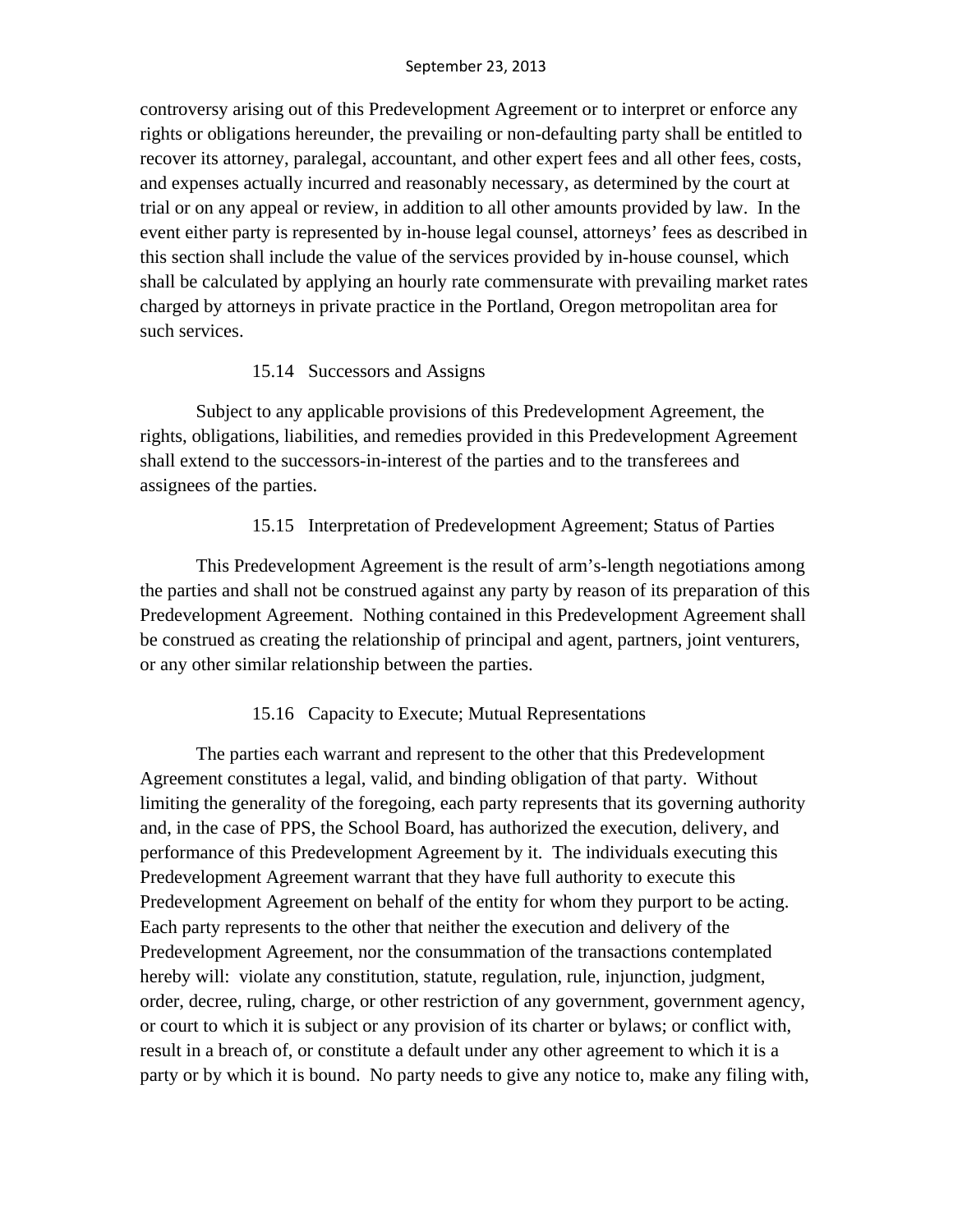or obtain the consent of any other entity or person to consummate the transaction contemplated by this Predevelopment Agreement.

IN WITNESS WHEREOF, the Parties hereto have executed this Predevelopment Agreement as of the dates shown below.

# PPS: SCHOOL DISTRICT NO. 1J, MULTNOMAH COUNTY, OREGON

|            | $\mathbf{By:}\square$           |
|------------|---------------------------------|
|            | Print Name:                     |
|            | Its: $\qquad \qquad$            |
|            | Date:                           |
|            | Approved as to form:            |
|            | <b>PPS</b> Attorney             |
|            | $By:\underline{\qquad \qquad }$ |
|            | Print Name:                     |
|            |                                 |
| Concordia: | CONCORDIA UNIVERSITY, a         |
|            |                                 |
|            | Print Name:                     |
|            | Its: $\frac{1}{2}$              |
|            |                                 |